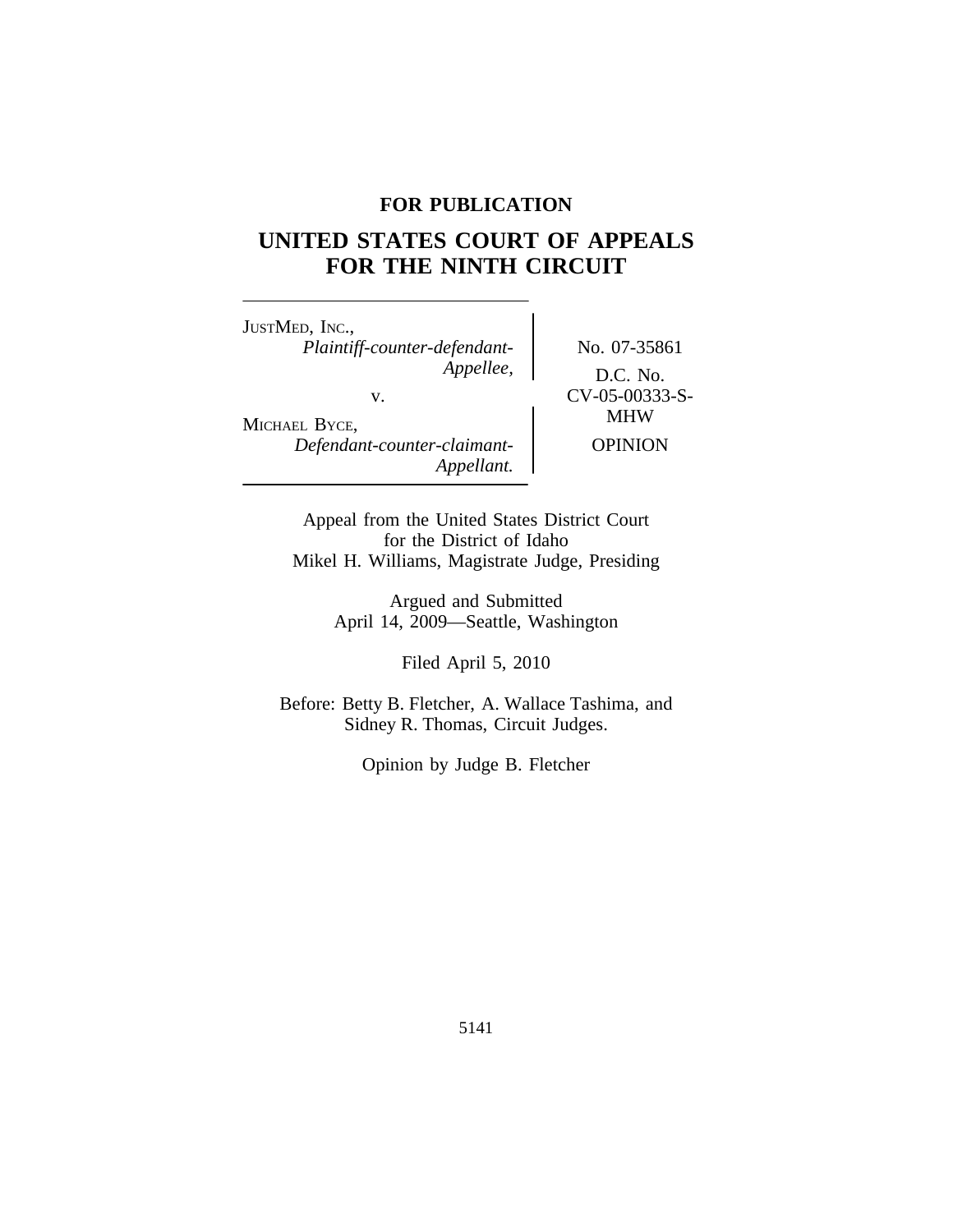# **COUNSEL**

Shelly H. Cozakos, Perkins Coie LLP, Boise, Idaho, for the defendant-appellant.

Jed W. Manwaring, Evans Keane LLP, Boise, Idaho, for the plaintiff-appellee.

## **OPINION**

B. FLETCHER, Circuit Judge:

At the heart of this case is a dispute over whether a small technology start-up company owns the source code developed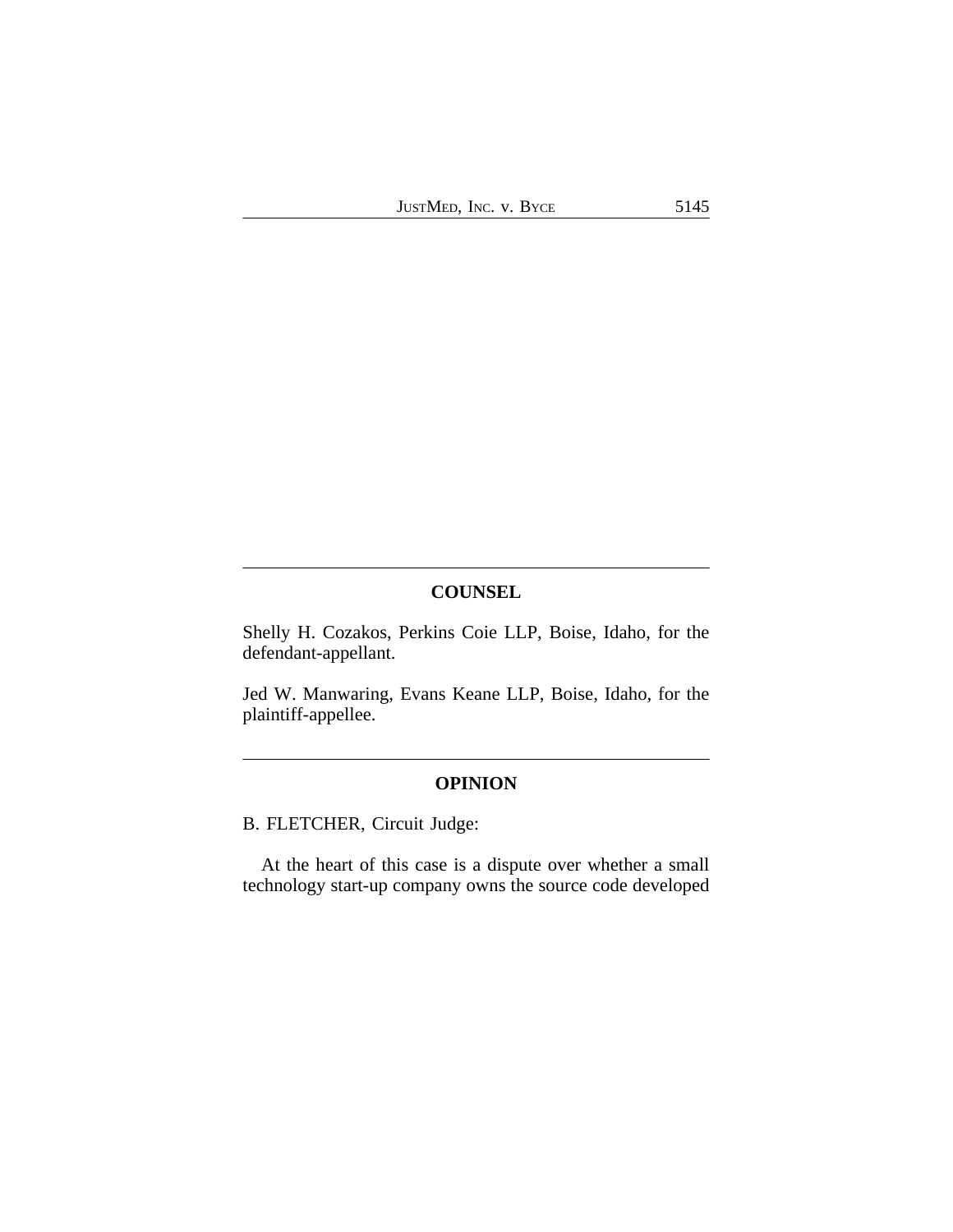#### 5146 JUSTMED, INC. V. BYCE

for its product. Its informal employment practices raise questions as to whether defendant-appellant Michael Byce was an employee when he developed the source code. After a bench trial, the district court entered judgment and ordered a permanent injunction against Byce, in favor of plaintiffappellee JustMed, Inc., Byce's former employer. Among other things, the district court found that JustMed owns the software program used on its digital audio larynx device under the work-for-hire doctrine of the Federal Copyright Act, because Byce wrote the source code for the company as an employee, not as an independent contractor. The district court also found that Byce misappropriated the software under the Idaho Trade Secrets Act. Byce appeals both rulings. We have jurisdiction under 28 U.S.C. § 1291, and we affirm in part and reverse in part.

**I**

Joel Just and Michael Byce are former brothers-in-law who together developed the idea of a digital audio larynx, a device to help laryngectomees—individuals whose larynxes have been surgically removed—produce clearer speech. Both have degrees in electrical engineering and experience working in the computer industry. Initially, the two began discussing the idea in 1994 on a family vacation. Just and Byce brainstormed ideas for how to advance such devices—in particular how to produce a hands-free device, rather than one that required the user to hold the device against the throat—and, in 1995, they applied for a patent as co-inventors of a "system and method for monitoring the oral and nasal cavity," which was issued to them in 1998.

Byce worked on the project between 1995 and 1998, but no one did any further work on the device from 1999—when Byce's wife, the sister of Just's wife Ann, unexpectedly died —until 2003. Then, in 2003, Joel and Ann Just formed Just-Med, Inc., based in Beaverton, Oregon, to continue development of the product. Just recruited a former business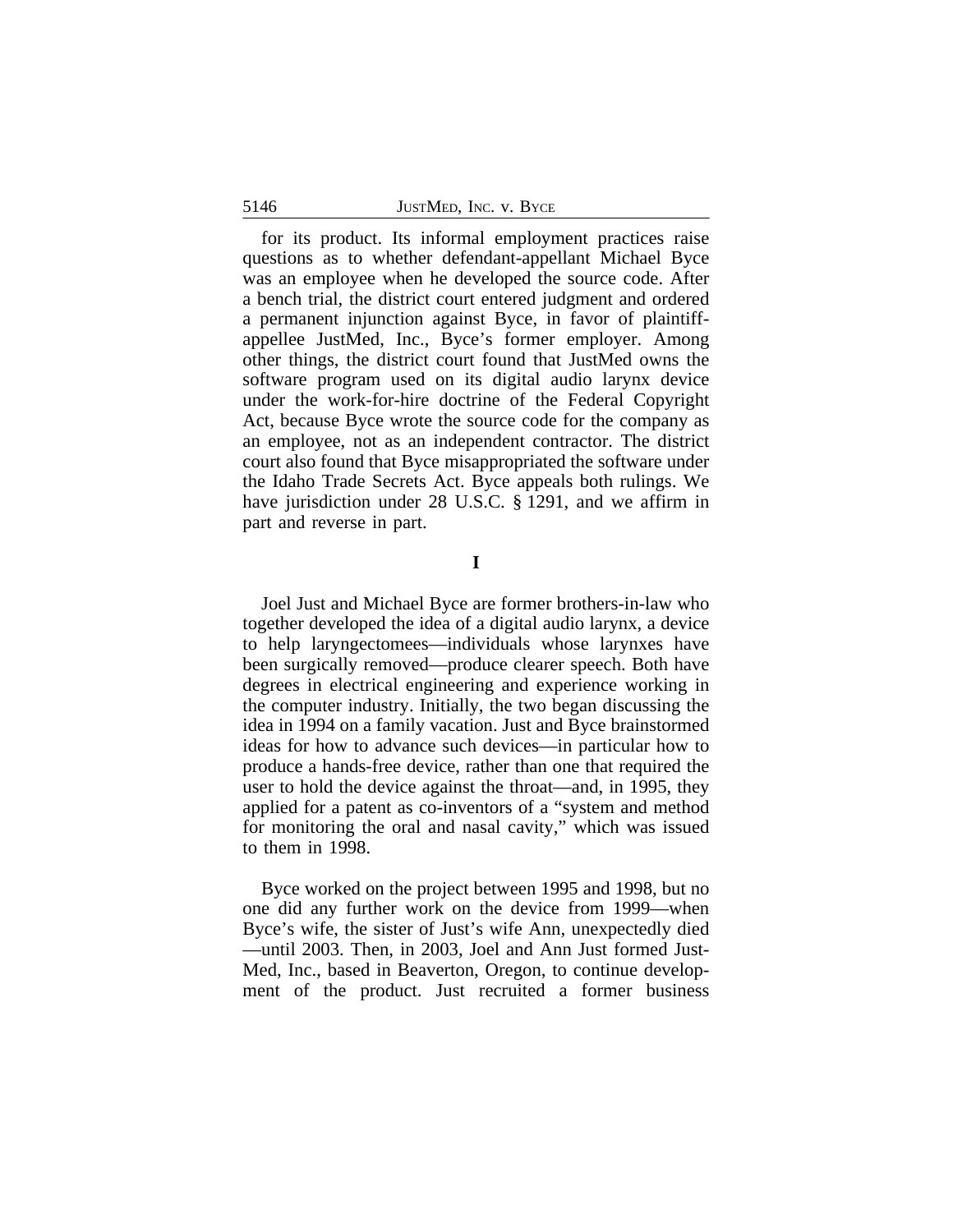JUSTMED, INC. V. BYCE 5147

associate, Jerome Liebler, to help work on the idea. He offered founders' options to Byce, and Byce ultimately invested \$25,000 in return for 130,000 shares. Byce also accepted a position on JustMed's board of directors, serving with the Justs.

Just and Liebler worked full time developing a new hardware prototype and writing source code for the product.**<sup>1</sup>** Liebler wrote a majority of the code, working at his home on his own computers. The code was never released outside of the company, and notices on the code stated that it was copyrighted by JustMed, although the code was not registered with the United States Copyright Office.

Since it was not yet producing a product, the company operated financially by selling shares to family members and by relying on loans from the Justs. Just and Liebler did not receive a cash salary and instead were compensated with shares of stock.

By the summer of 2004, JustMed had a marketable product called "JusTalk." Liebler, however, moved to Kentucky, making it difficult for him to continue his work on the product. At the same time, Byce expressed interest in becoming more involved with the company. Liebler was still drawing half of his salary, but agreed to have the whole package—at that point, \$90,000 per year, paid as 15,000 shares per month, each share valued at 50 cents—transferred to Byce and to have Byce take over development of the source code.

At trial, Just testified that Byce was hired as an employee to replace Liebler, who was also an employee, and that Byce agreed to be paid a salary in shares of stock. Byce, on the

**<sup>1</sup>**Source code is code written in a programming language that is readable by humans. Object code is produced by rendering those same programming instructions in a binary form that the computer can read, a process known as compiling.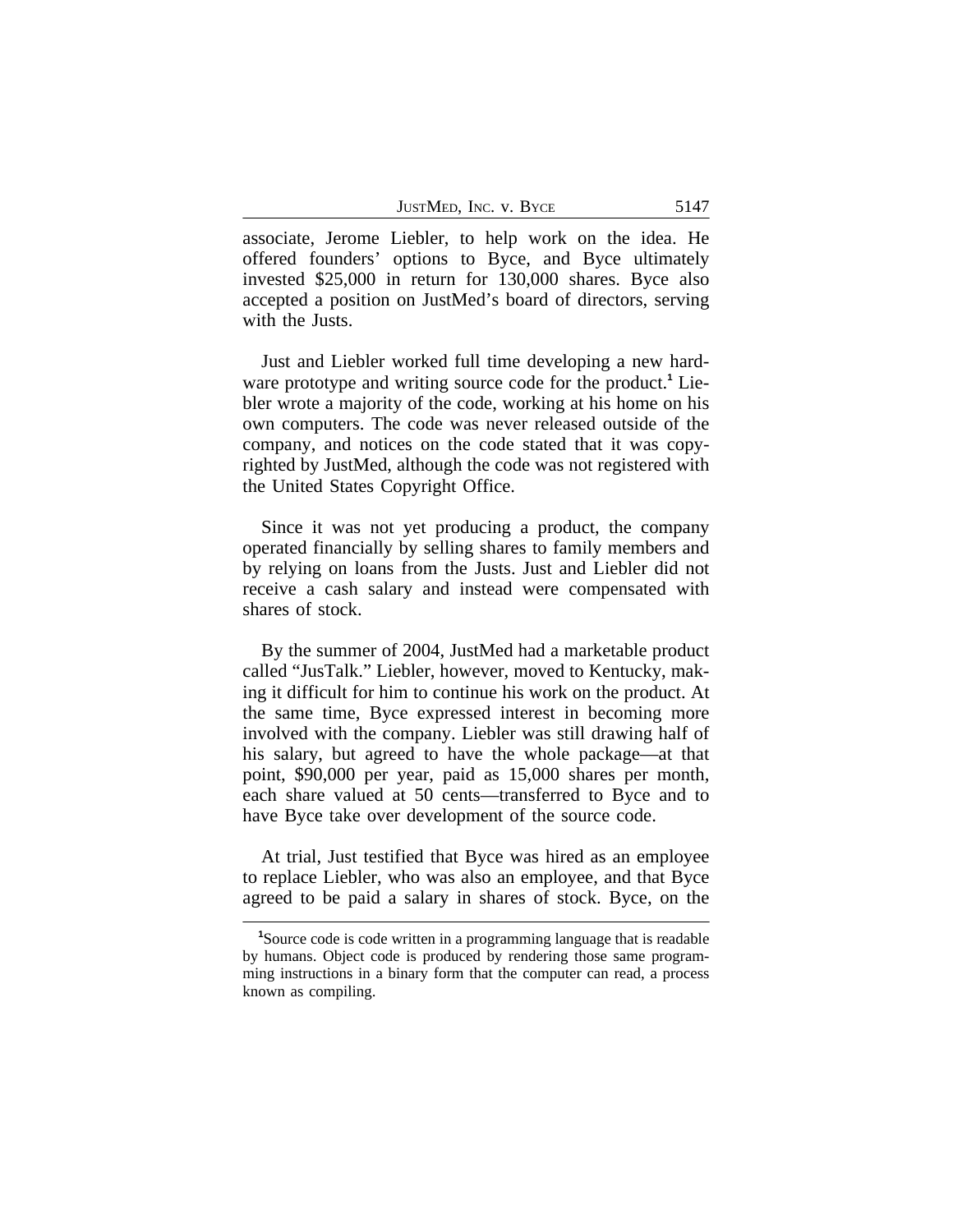other hand, testified that while he expected to be adequately compensated in shares upon transferring ownership of the source code, he never understood himself to be an employee and had no "explicit knowledge" that he was accruing shares as compensation.

JustMed and Byce had no written employment agreement. Byce never filled out an I-9 employment verification form or, until 2005, a W-4 tax withholding form. At most, Just documented Byce's salary and duties in a notebook that he kept, although the notation indicating when Byce started was not recorded until several months after Byce began working on the source code. Although Byce began full-time work on the source code in September 2004 and began accruing JustMed stock in October, he never received share certificates for the stock he received as compensation. Indeed, the company generally did not keep formal records other than a series of notebooks Just maintained to track conversations and events. While Byce worked for JustMed, the company did not issue Byce a W-2 wage statement form, withhold taxes, or pay workers' compensation or unemployment insurance. Nor did the company provide benefits for Byce or report his employment to the state. Just testified that he did not think much of this was necessary because he thought of Byce as a JustMed "executive," and because JustMed was modeled on prior startup technology businesses that Just had been involved with, where employees were paid exclusively in stock and the stock was never reported as income because of its uncertain value.

Although Byce was carrying on Liebler's duties, Byce operated differently, because he did not live and work in Oregon as Liebler had. Instead, Byce worked from his home in Boise, Idaho, using his own computer. Just provided Byce with the original code created by Liebler and various materials necessary to Byce's development work, including JusTalk units, schematics, data sheets, batteries, chargers, assemblers, source code, and headsets. Byce set his own hours, often working late into the night, and Just did not tell him how to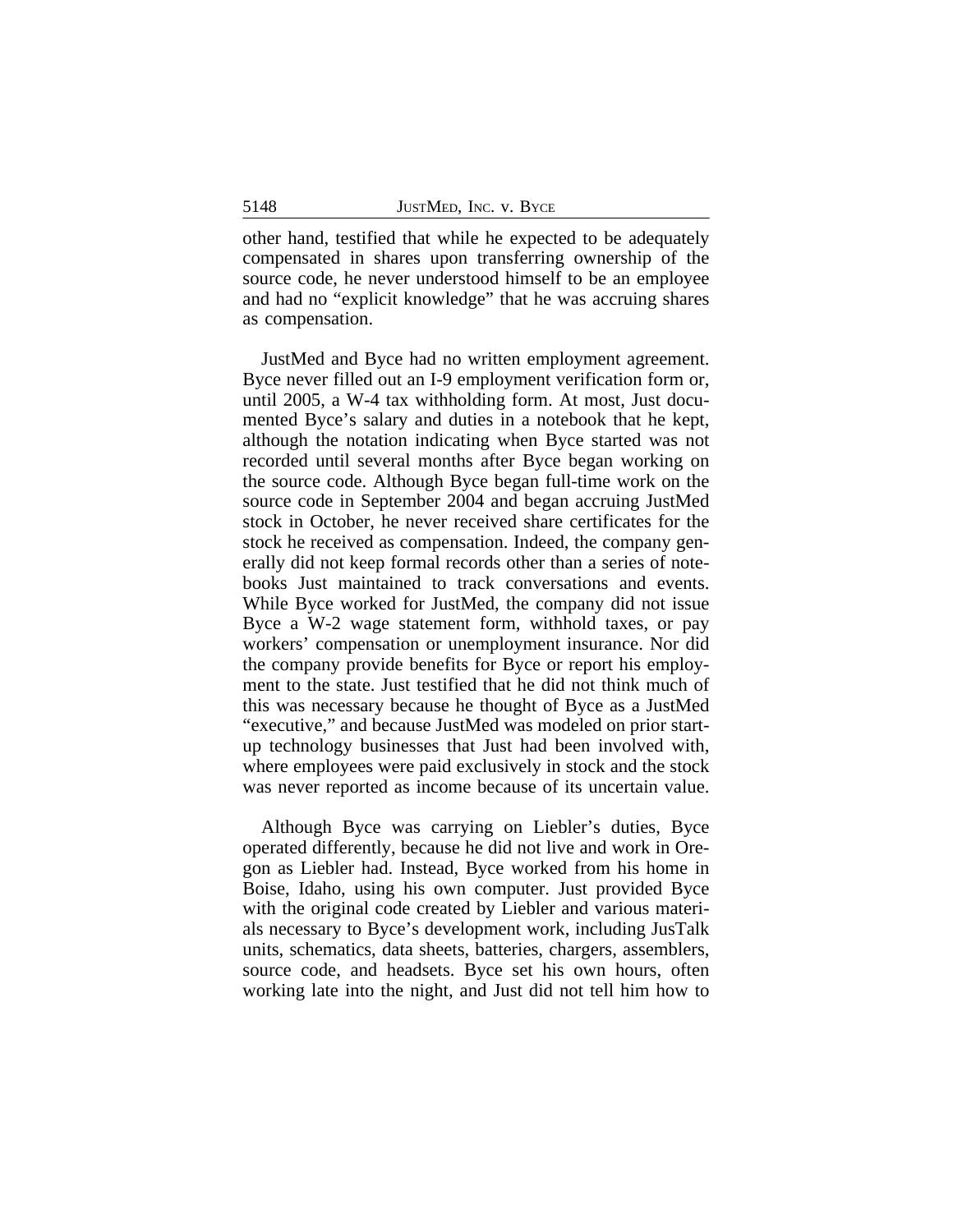| JustMed, Inc. v. Byce |  | 5149 |
|-----------------------|--|------|
|-----------------------|--|------|

spend his days. As Byce developed new versions of the source code, he would e-mail the new version to Just, who would compile it and load it onto the JusTalk to evaluate its performance. Whereas Just had previously worked side-byside with Liebler, Just and Byce often communicated by phone or e-mail, and occasionally would meet in Boise or Portland or somewhere in between. The two exchanged ideas and discussed the functionality of the code, as well as improvements that needed to be made. Just, admittedly a poor programmer, never made changes to the source code, and by the time this dispute arose, Byce had substantially rewritten the source code Liebler had developed. According to Byce, only 21 lines of code from the last version Liebler worked on remained, out of approximately 3500 to 4000 lines total.

While he was working on the source code, Byce was included in the company profile brochure and had a JustMed business card. He was alternatively referred to as the "Director of Research and Development" and the "Director of Engineering," the latter title supplied by Byce himself. Although he was primarily working on the source code, Byce also updated the company Web site and attended conferences, marketing meetings, and demonstrations on behalf of Just-Med.

Because he was not earning money, Byce was living on credit, and by May 2005 he was worried about his financial situation. He told Just that he would soon need cash. In response, Just agreed to have JustMed pay Byce half in cash and half in shares. Byce filled out a W-4 form, and the company issued three checks for him as payment for May, June, and July 2005.

Byce, however, never cashed the checks. At this point, Byce became concerned that Just did not view him as an equal in the corporation. In order to protect what he perceived as his intellectual property, Byce changed the copyright state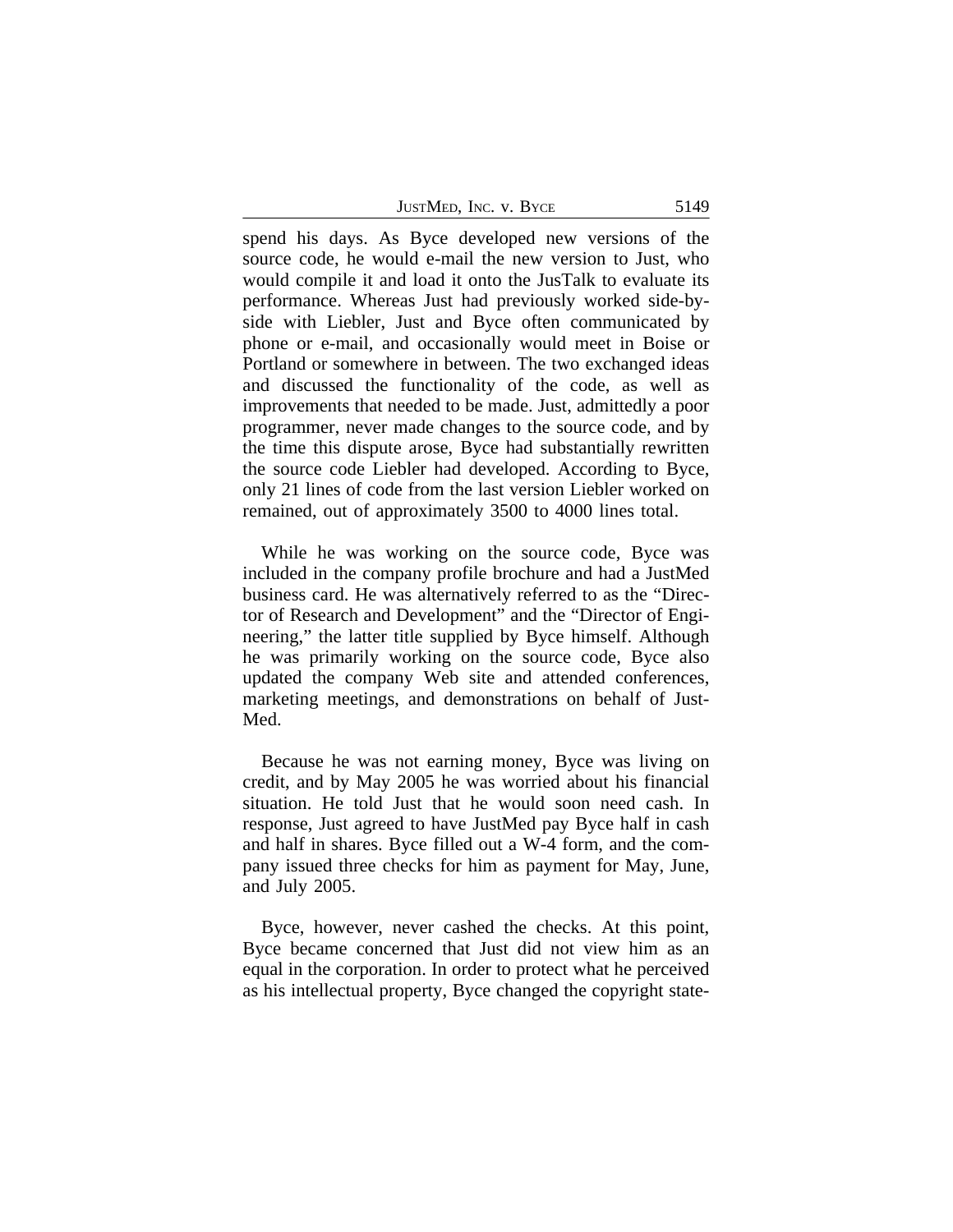ment on the software, so that it now read "Copyright (c) Mike Byce 2005" instead of copyright JustMed.

Then, while Byce was working in the Oregon office two days before Just was scheduled to meet with a potential merger or buy-out partner, Byce deleted all copies of the source code from JustMed's computers. Byce testified that he made the decision after seeing a spreadsheet showing a large disparity between the number of shares Byce owned and those shares that the Justs and Liebler owned. In its memorandum decision, the district court found that Byce deleted the code to gain leverage over Just in Byce's efforts to acquire a greater share of the company. The next day, Byce raised with Just the disparity in ownership between Byce and the other primary shareholders. The two talked for several hours, but Just declined to give additional shares to Byce. During this conversation, Byce did not mention that he had deleted the source code from JustMed's computers.

Just still had a recent version of the object code loaded on a JusTalk unit, but after flying to Chicago for his demonstration meeting, Just could not get the unit to work. Hoping this was a curable problem, Just tried to recompile the source code on his laptop and then load it onto the unit, only to discover that he no longer had a copy of the source code. Just called Byce about the missing code, but Byce claimed to have assumed "revision control," meaning that he had removed the source code to insure that no one else would make changes to it.

Only upon returning to Oregon did Just realize that Byce had deleted the source code from all of JustMed's computers. Just was able to recover some prior versions of the source code files, but not the most recent one. Byce later returned the latest version of the source code, with some of the programmer's notes removed, but only after JustMed filed suit against Byce and the Idaho state court issued a temporary restraining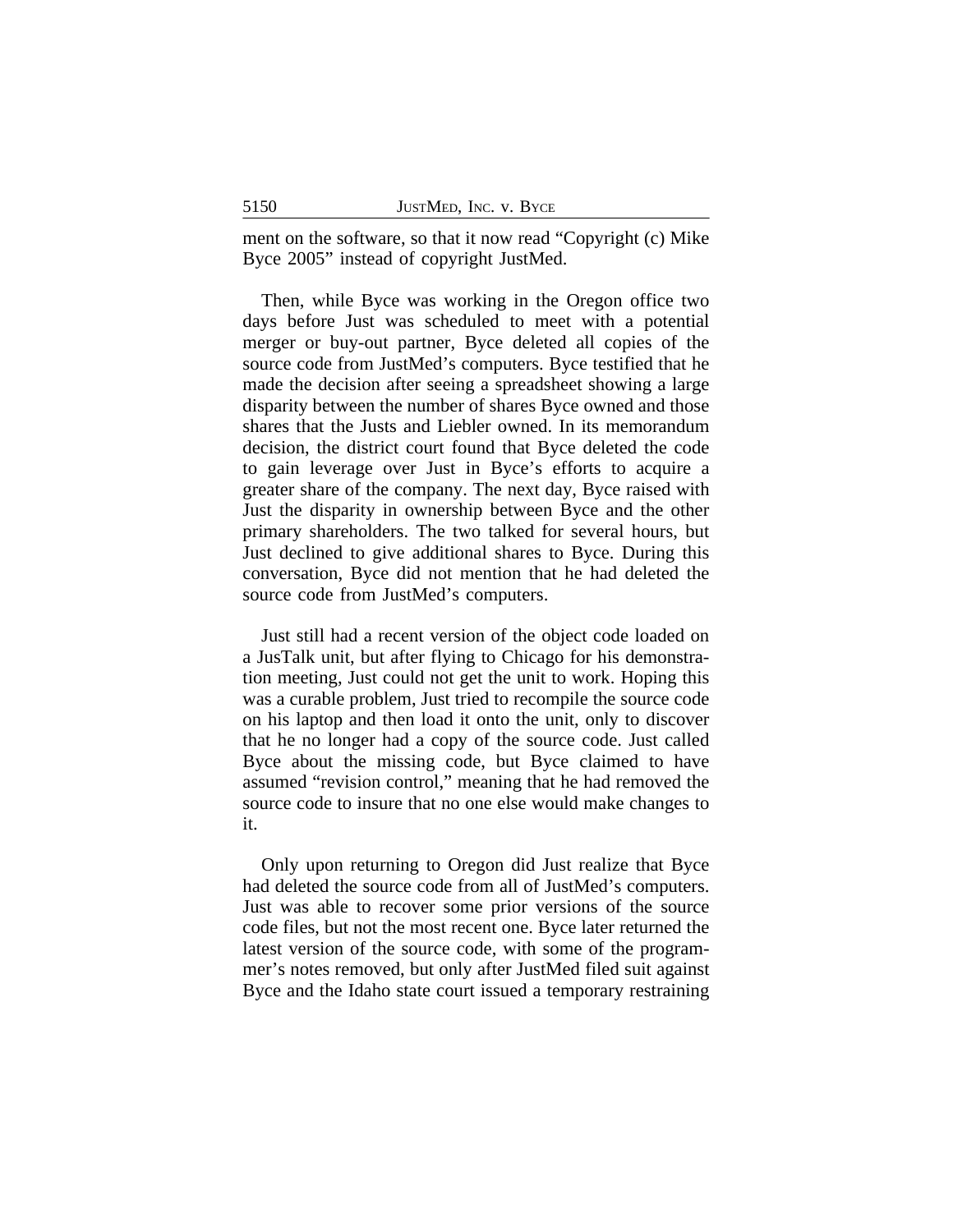| JUSTMED, INC. V. BYCE |  | 5151 |
|-----------------------|--|------|
|-----------------------|--|------|

order.**<sup>2</sup>** Because Just did not trust the code he received from Byce, JustMed has since worked from older versions of the code to develop the device.

JustMed filed suit in state court, and Byce removed the case to federal court, asserting that it required determination of ownership of the software under the Copyright Act. The district court denied JustMed's motion to remand after it decided that the case required application of federal copyright law, in particular, the work-for-hire doctrine. Byce later counterclaimed, seeking a judgment declaring that he is the sole author and owner of the software under the Copyright Act. JustMed asserted only state law claims, including misappropriation of a trade secret, conversion, breach of fiduciary duty, and intentional interference with a prospective economic advantage.

After a bench trial, the district court found in favor of Just-Med and held that Byce was an employee when he wrote the software, so that JustMed owned the copyright to the software. The court also found Byce liable for misappropriation of a trade secret, conversion, and breach of his fiduciary duty. This timely appeal followed.

### **II**

**[1]** Although neither party raised jurisdictional concerns, we must satisfy ourselves that we have jurisdiction over this case. The district court asserted it had jurisdiction under 28 U.S.C. § 1338. In its denial of JustMed's motion to remand, the district court ruled that JustMed's claims required con-

**<sup>2</sup>**Programmer's notes or comments are annotations within the source code that comment on the source code and try to make it easier to understand. While such comments are typically ignored by the compiler or interpreter when compiling source code because they do not affect the operation of the object code, several of JustMed's witnesses testified that they considered the comments part of the software.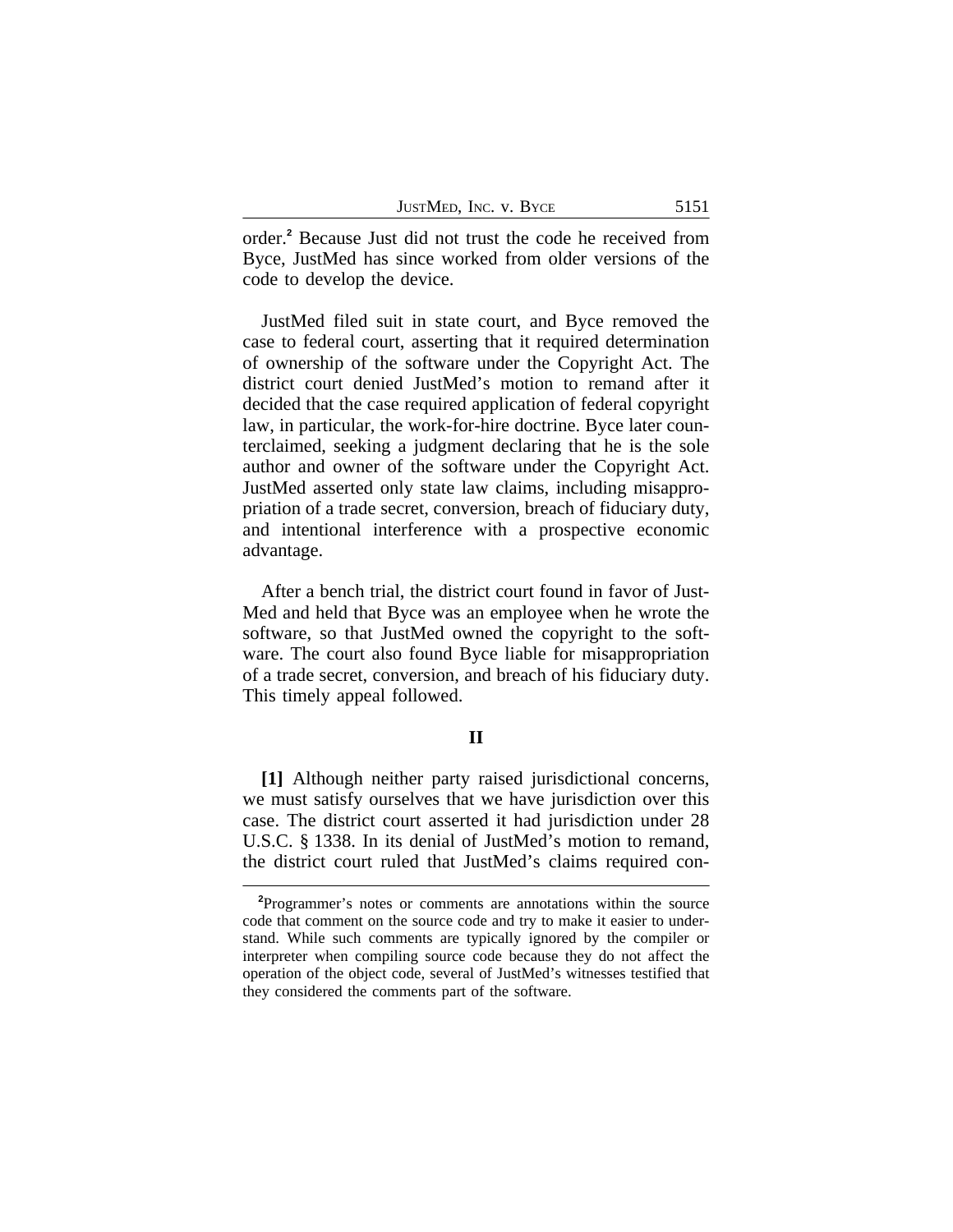struction of the Copyright Act and therefore fell under the second prong of the test articulated in *T.B. Harms Co. v. Eliscu*, 339 F.2d 823, 828 (2d Cir. 1964), for determining when an action "arises under" the Copyright Act. This court has adopted the Second Circuit's test in *T.B. Harms*. *See, e.g.*, *Scholastic Entm't, Inc. v. Fox Entm't Group, Inc.*, 336 F.3d 982, 986 (9th Cir. 2003); *Topolos v. Caldewey*, 698 F.2d 991, 993 (9th Cir. 1983).

Under *T.B. Harms*,

an action "arises under" the Copyright Act if and only if the complaint is for a remedy expressly granted by the Act, e.g., a suit for infringement or for the statutory royalties for record reproduction, 17 U.S.C. § 101, or asserts a claim requiring construction of the Act . . . or, at the very least and perhaps more doubtfully, presents a case where a distinctive policy of the Act requires that federal principles control the disposition of the claim. 339 F.2d at 828 (citation omitted).

"In summary, the *T.B. Harms* test requires the district court to exercise jurisdiction if: (1) the complaint asks for a remedy expressly granted by the Copyright Act; (2) the complaint requires an interpretation of the Copyright Act; or (3) federal principles should control the claims." *Scholastic Entm't, Inc.*, 336 F.3d at 986. "The test outlined in *T.B. Harms* is essentially a reiteration of the 'well-pleaded complaint' rule that federal jurisdiction exists only when a federal question is presented on the face of a properly pleaded complaint." *Id.*; *see also Nimmer on Copyright* § 12.01[A][1][d][1]. However, the well-pleaded complaint rule has a necessary corollary the artful pleading doctrine. "[U]nder the artful pleading rule 'a plaintiff may not defeat removal by omitting to plead necessary federal questions in a complaint.' " *ARCO Envtl. Remediation, L.L.C. v. Dept. of Health & Envtl. Quality of the State of Mont.*, 213 F.3d 1108, 1114 (9th Cir. 2000) (quoting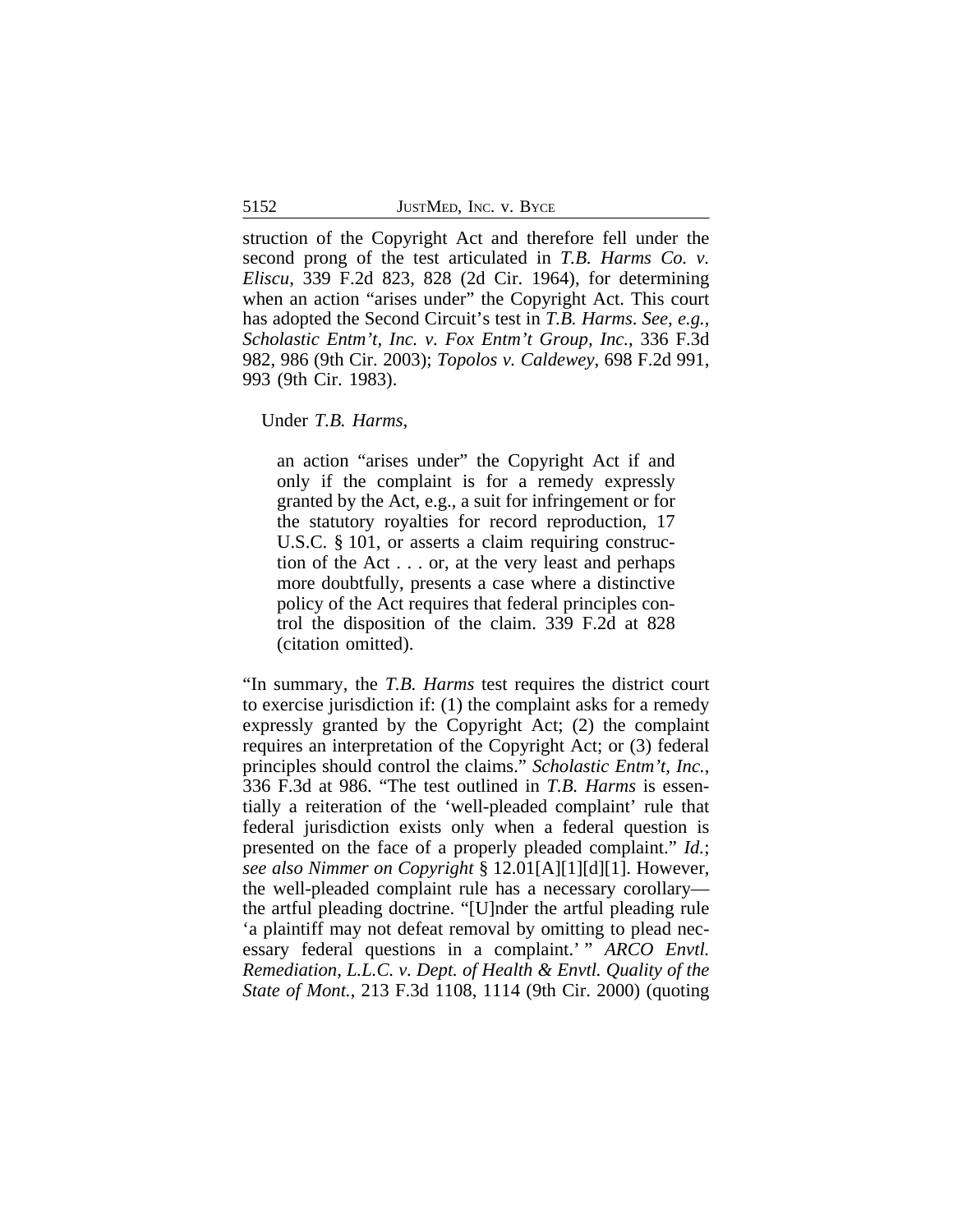JUSTMED, INC. V. BYCE 5153

*Franchise Tax Bd. of Cal. v. Constr. Laborers Vacation Trust for S. Cal.*, 463 U.S. 1, 22 (1983)); *see also Nimmer*, § 12.01[A][1][d][I] ("[A] plaintiff may not defeat federal court jurisdiction through the simple expedient of artfully pleading around necessary federal questions.").

**[2]** The owner of a copyright has several exclusive rights under the Copyright Act, the most relevant being the rights to reproduce the work, create derivative works, and distribute the work. 17 U.S.C.  $\S 106(1)$ -(3). Although a complaint may not state a Copyright Act claim on its face, federal jurisdiction may be appropriate if resolution requires application of the work-for-hire doctrine of the Copyright Act, which the Supreme Court examined in *Community for Creative Non-Violence v. Reid*, 490 U.S. 730 (1989) (*CCNV*). That case involved an ownership dispute between an artist hired to produce a sculpture and the organization that hired him. *CCNV*, 490 U.S. at 733. The Supreme Court determined it had to "construe the 'work made for hire' provisions of the Copyright Act," *id.* at 732, noting that "[t]he contours of the work for hire doctrine . . . carry profound significance for freelance creators—including artists, writers, photographers, designers, composers, and computer programmers—and for the publishing, advertising, music, and other industries which commission their works." *Id.* at 737. In this context, the Court reasoned that "[e]stablishment of a federal rule of agency, rather than reliance on state agency law, is particularly appropriate here given the Act's express objective of creating national, uniform copyright law by broadly pre-empting state statutory and common-law copyright regulation." *Id.* at 740 (citing 17 U.S.C.  $\S 301(a)$ ). "This practice reflects the fact that 'federal statutes are generally intended to have uniform nationwide application.' " *Id.* at 740 (quoting *Miss. Band of Choctaw Indians v. Holyfield*, 490 U.S. 30, 43 (1989)).

**[3]** In this case, the complaint asserts JustMed's ownership of the source code, while at the same time acknowledging that ownership is disputed. These allegations directly implicate the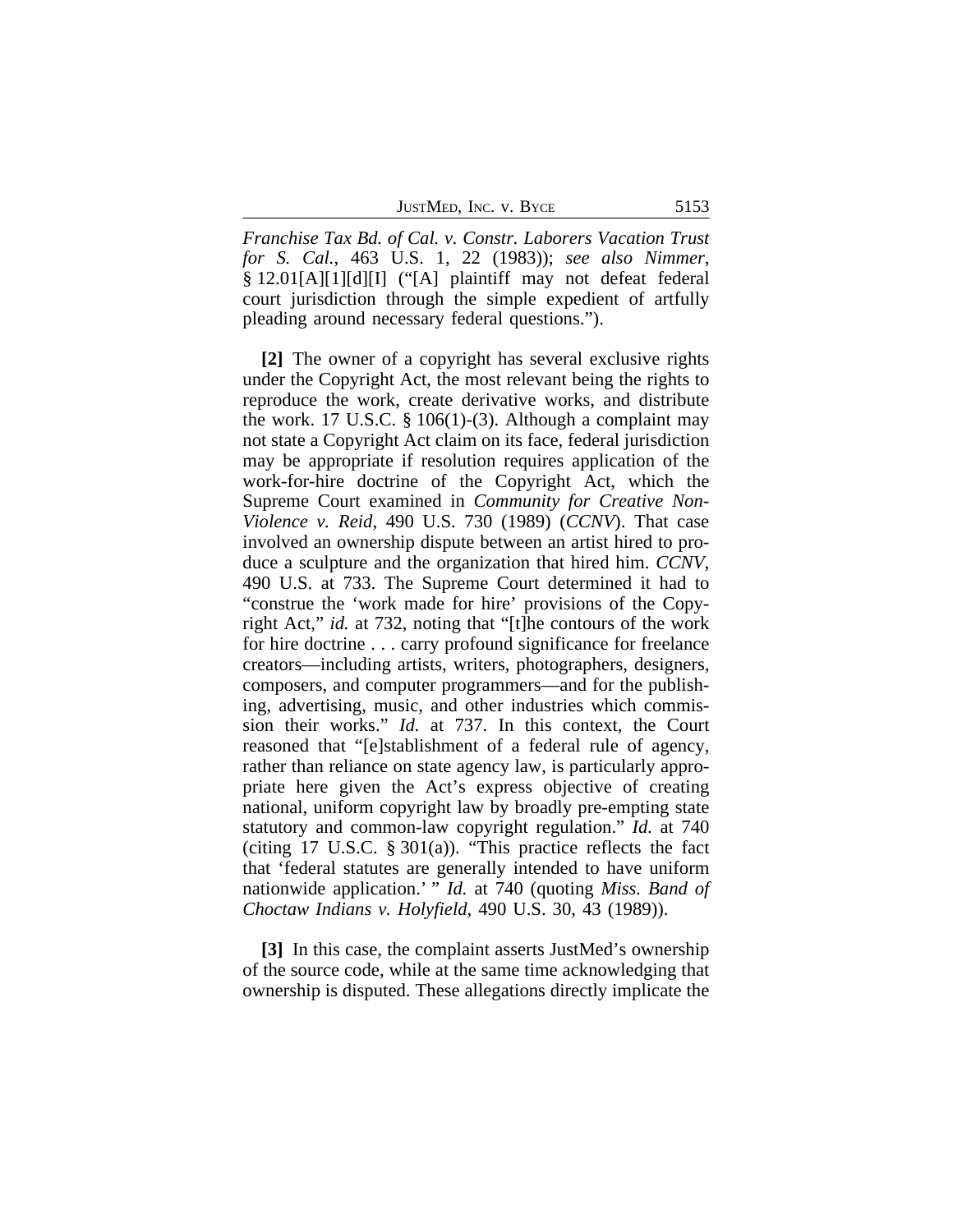Copyright Act. JustMed was required to prove it owns the source code to prevail on its trade secret and conversion claims, but the ownership rights under the Copyright Act overlap with those constituting common law ownership. Because ownership normally vests in the author of a work, JustMed would have ownership only under the Copyright Act's work-for-hire doctrine because there was no written agreement as to ownership. Thus, application of the work-forhire doctrine is central to this appeal. The instant case, therefore, arises under the federal law governing copyrights. *See Scandinavian Satellite Sys., AS v. Prime TV Ltd.*, 291 F.3d 839, 845 (D.C. Cir. 2002) ("[A] dispute that turns on whether a copyrighted work was created independently or as a 'work made for hire' is an *ownership dispute* that unquestionably arises under the Copyright Act." (citing *CCNV*, 490 U.S. 730)). We conclude that the district court correctly retained jurisdiction over the case and that we have jurisdiction over the appeal.

#### **III**

Having satisfied the jurisdictional inquiry, we now turn to the merits. We review de novo the district court's conclusions of law following the bench trial, including its determination that the source code was a work made for hire and its interpretation of state law. *See Twentieth Century Fox Film Corp. v. Entm't Distrib.*, 429 F.3d 869, 879 (9th Cir. 2005); *Paulson v. City of San Diego*, 294 F.3d 1124, 1128 (9th Cir. 2002) (en banc). We review the district court's factual findings for clear error. *See Twentieth Century Fox*, 429 F.3d at 879.

## **A**

**[4]** Under the Copyright Act of 1976, copyright ownership "vests initially in the author or authors of the work."<sup>3</sup> 17

**<sup>3</sup>**Computer software, including the source and object codes, can be subject to copyright protection. *See Johnson Controls, Inc. v. Phoenix Control Sys., Inc.*, 886 F.2d 1173, 1175 (9th Cir. 1989).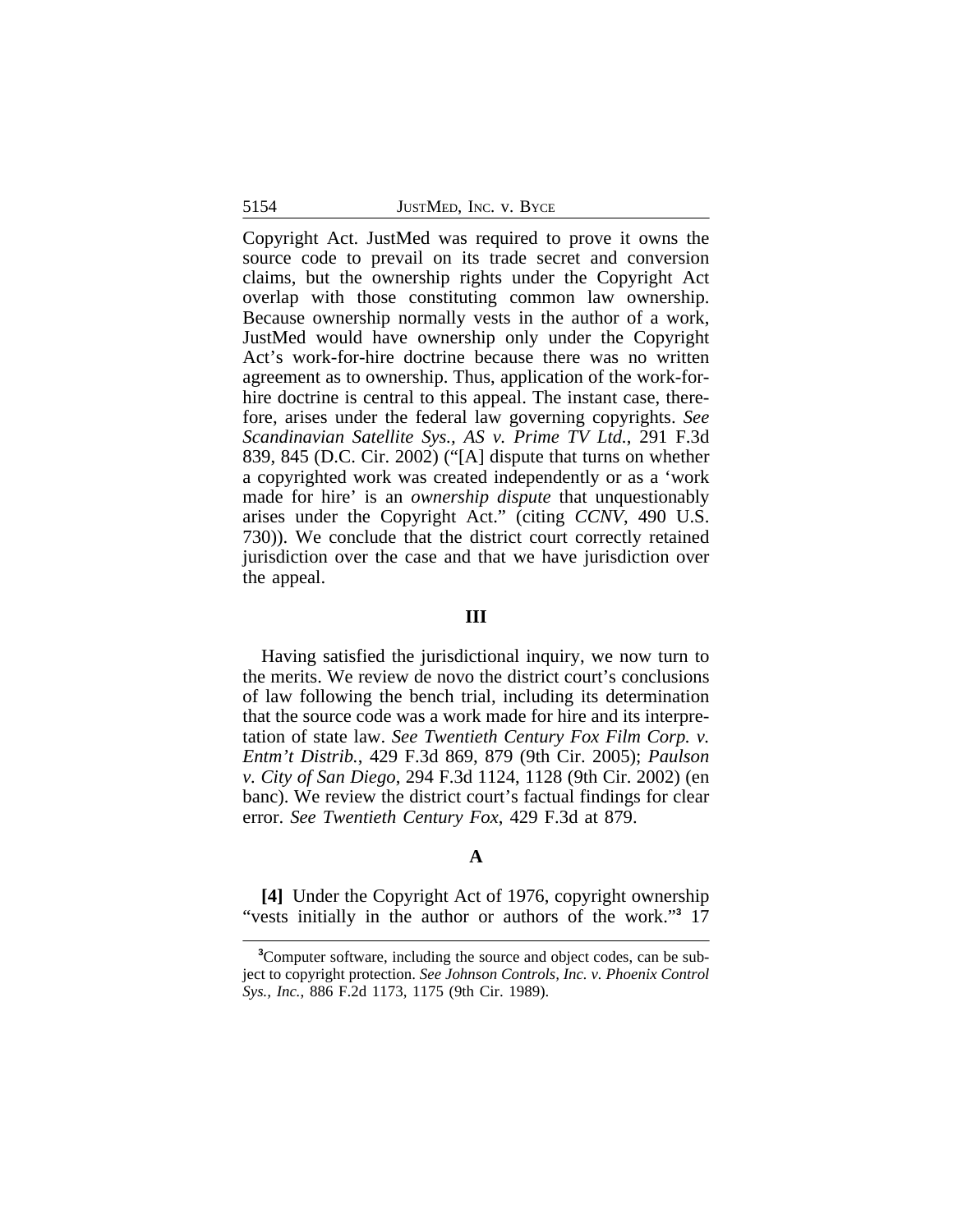| JUSTMED, INC. V. BYCE |  | 5155 |
|-----------------------|--|------|
|-----------------------|--|------|

U.S.C. § 201(a). An exception exists, however, for "works made for hire," in which case "the employer or other person for whom the work was prepared is considered the author" and owns the copyright, unless there is a written agreement to the contrary. *Id.* § 201(b). As it is relevant here, a "work made for hire" is "a work prepared by an employee within the scope of his or her employment." 17 U.S.C. § 101. Thus, whether Byce owns the source code copyright turns on whether he was an employee of JustMed or an independent contractor.**<sup>4</sup>**

**[5]** The Supreme Court has explained that absent any textual indications to the contrary, when Congress uses the terms "employee," "employer," or "scope of employment," it means to incorporate principles from the general common law of agency. *CCNV*, 490 U.S. at 740-41. Accordingly, "the hiring party's right to control the manner and means by which the product is accomplished" is the central inquiry here. *Id.* at 751. Factors relevant to this inquiry include: the skill required for that occupation, the source of the instrumentalities and tools, the location of the work, the duration of the relationship between the parties, whether the hiring party has the right to assign additional projects to the hired party, the extent of the hired party's discretion over when and how long to work, the method of payment, the hired party's role in hiring and paying assistants, whether the work is part of the regular business of the hiring party, whether the hiring party is in business, the provision of employee benefits, and the tax treatment of the hired party. *Id.* at 751-52 (citing Restatement (Second) of Agency § 220(2) (1958)). Because "the common-law test contains no shorthand formula or magic phrase that can be applied to find the answer, all of the incidents of the relationship must be assessed and weighed with no one factor being decisive." *Nationwide Mut. Ins. Co. v. Darden*, 503 U.S. 318, 324 (1992) (quoting *NLRB v. United Ins. Co. of Am.*, 390 U.S.

**<sup>4</sup>**The parties do not appear to dispute that if Byce was an employee, he was acting within the scope of his employment when he wrote the source code.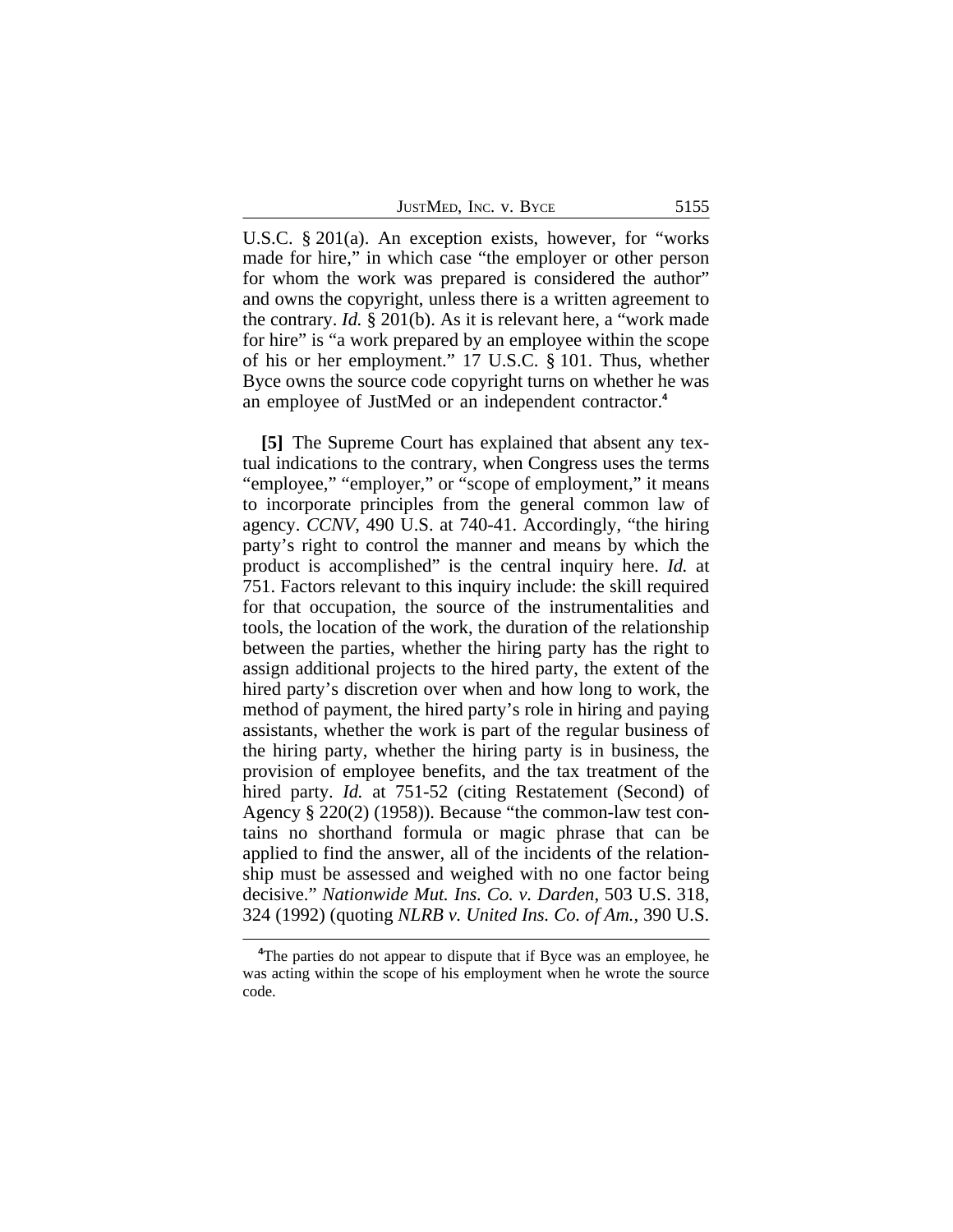254, 258 (1968)) (quotation marks and alteration omitted); *see also Aymes v. Bonelli*, 980 F.2d 857, 861 (2d Cir. 1992) ("It does not necessarily follow that because no one factor is dispositive all factors are equally important, or indeed that all factors will have relevance in every case. The factors should not merely be tallied but should be weighed according to their significance in the case.").

Byce argues on appeal that the district court improperly weighed the factors and ignored crucial facts, especially Just-Med's tax treatment of Byce, the failure to provide him with benefits, the failure to fill out appropriate employment forms, the lack of any written agreement regarding Byce's employment or salary, and the lack of stock certificates for shares Byce was accruing.

However, taking the various factors into account, we conclude that the district court did not err in finding that Byce was an employee. In particular, the contemplated duration of the relationship, the tasks Byce did for JustMed, the fact that Byce earned a salary from JustMed, and the nature of Just-Med's business all support the finding that Byce was an employee. While no one factor is decisive, we draw some guidance in weighing the factors from JustMed's status as a technology start-up company. The evidence of the way Just-Med operates gives support to the finding that Byce was an employee. Admittedly, some of the factors that Byce points to support his position, but mostly they are entitled to little weight when viewed in light of the way JustMed conducts its business.

**[6]** JustMed hired Byce primarily to work on the JusTalk software, but he was not hired for a specific term or with a discretely defined end product in mind. *Cf. CCNV*, 490 U.S. at 753 (independent contractor hired for single task of producing sculpture). JustMed continuously worked on the source code to improve its effectiveness and capability. Although Byce's work on the source code lasted only nine months, it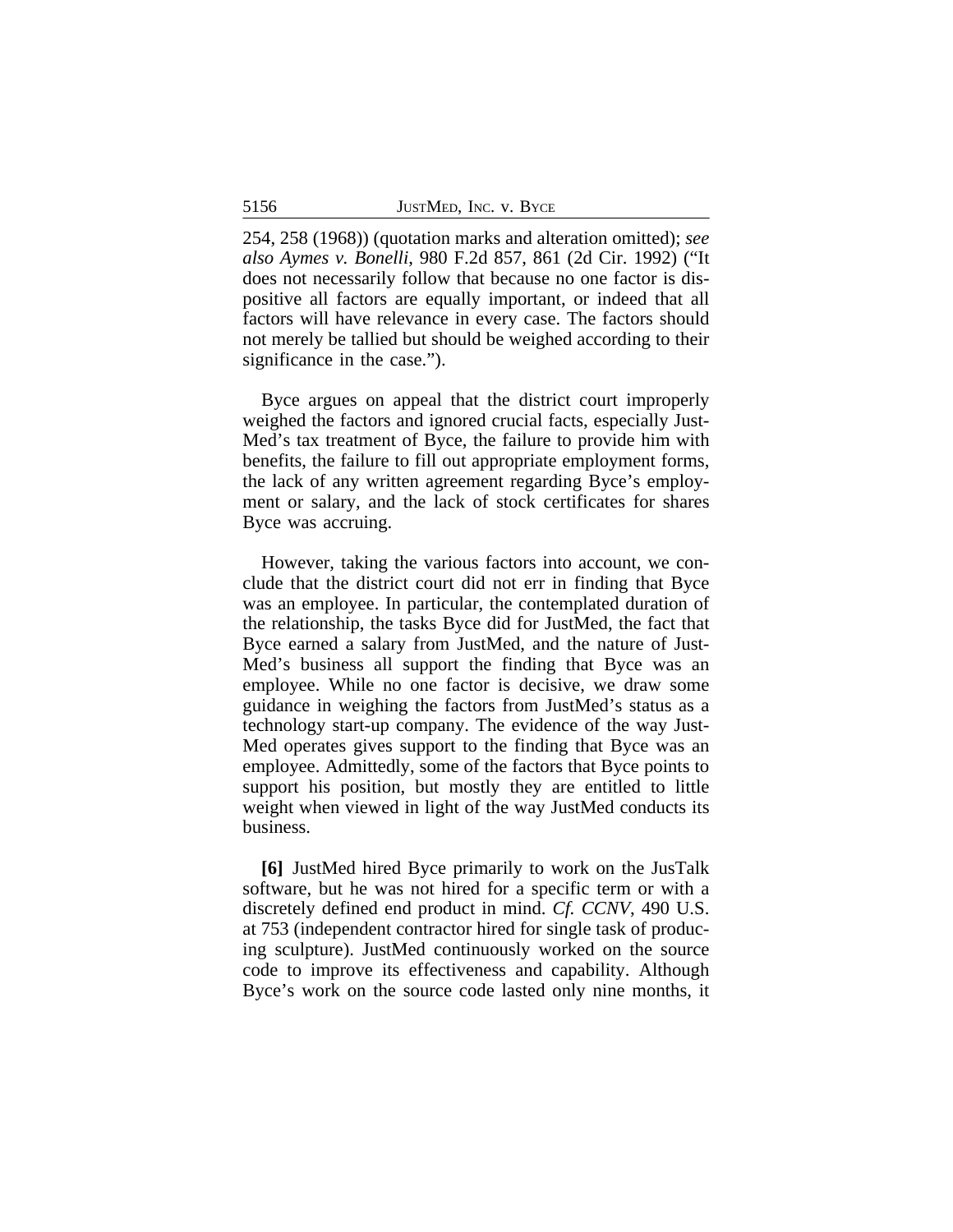| JustMed, Inc. v. Byce | 5157 |  |  |  |
|-----------------------|------|--|--|--|
|-----------------------|------|--|--|--|

was halted not because the code's development had reached a logical termination point but because of the parties' dispute. Thus, the fact that the parties contemplated a relationship of indefinite duration cuts in favor of finding Byce an employee.

**[7]** Byce did other work for JustMed as well. He updated the company's Web site and demonstrated the JusTalk units at tradeshows. Byce had previously worked on the Web site when he acted only as a director and shareholder for the company, but his continued work on tasks besides programming indicates JustMed could have assigned additional projects to Byce. Moreover, his formal title indicates that he had broad duties within JustMed, as well as a relationship with the company that was intended to be permanent.

**[8]** JustMed hired Byce to replace Liebler, an employee, and paid him the same salary that Liebler received.**<sup>5</sup>** At trial Byce disputed that there was any agreement as to how he would be paid, and Byce continues to argue that the lack of a written agreement regarding salary and the lack of stock certificates undermine the salience of this factor. But the district court did not find credible Byce's inability to recall what he was being paid and how. Although independent contractors are often paid upon completion of a specific job, *see CCNV*,

**<sup>5</sup>**While an employer's designation of a person as an employee or independent contractor is not always relevant because employers often have an incentive to designate an individual as one or the other, *see, e.g.*, *Vizcaino v. Microsoft Corp.*, 97 F.3d 1187, 1189 (9th Cir. 1996) ("Large corporations have increasingly adopted the practice of hiring temporary employees or independent contractors as a means of avoiding payment of employee benefits, and thereby increasing their profits."), *aff'd en banc*, 120 F.3d 1006 (9th Cir. 1997), both Liebler and JustMed believed they had an employee-employer relationship. *See* Restatement (Second) of Agency § 220(2)(I) (listing parties' subjective conceptions of the relationship as one factor in master-servant determination). This fact cuts in favor of similarly finding Byce an employee, as he essentially stepped into Liebler's role. That Byce replaced Liebler also indicates that the JusTalk software was an ongoing concern for the company, not a discrete project that JustMed expected Byce to simply finish and be done with.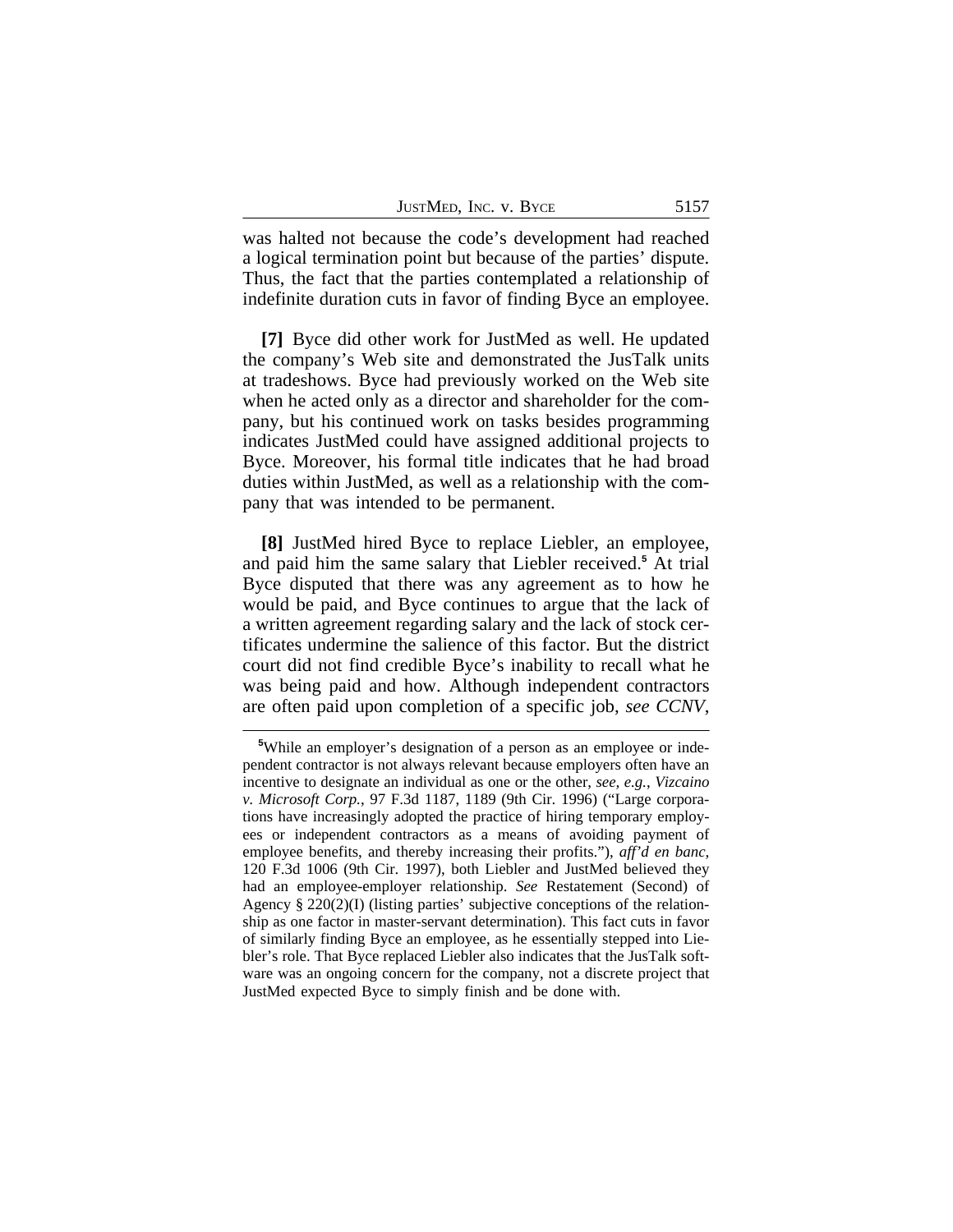490 U.S. at 753 (independent contractor was to be paid upon completion of sculpture), Byce was paid a regular monthly salary in the same way as other JustMed employees. This weighs heavily in favor of finding him an employee, even though much of the salary came in the form of stock.

**[9]** Also militating in favor of JustMed is the fact that its primary business was the development and marketing of the JusTalk device. Byce's work was integral to JustMed's regular business, since the JusTalk cannot work without functioning software. *Cf. Aymes*, 980 F.2d at 863 (finding programming work for swimming pool company not part of the firm's regular business but stating that "work done by a computer programmer employed by a computer software firm would be done in the firm's regular business"). Indeed, there is evidence that JustMed tried to sell consumers on the Jus-Talk precisely by emphasizing that the software could constantly be updated. It seems highly unlikely that JustMed would leave such an important, continuous responsibility to an independent contractor who would terminate his relationship with the company upon completing a working version of the software.

While some factors initially seem to favor Byce, on closer examination they are insufficient to find him an independent contractor.**<sup>6</sup>**

It is true, for example, that Just did not exercise much control over the manner and means by which Byce created the source code. However, this is not as important to a technology start-up as it might be to an established company. Byce was an inventive computer programmer expected to work independently.**<sup>7</sup>** The business model and Byce's duties do not require

**<sup>6</sup>**Some of the factors also are inconclusive. For example, Byce was unlikely to need additional help, so it is not relevant who might pay for this hypothetical extra help.

<sup>&</sup>lt;sup>7</sup>In this regard, see Restatement (Second) of Agency § 220, comment e, which explains that "[t]he custom of the community as to the control ordinarily exercised in a particular occupation is of importance."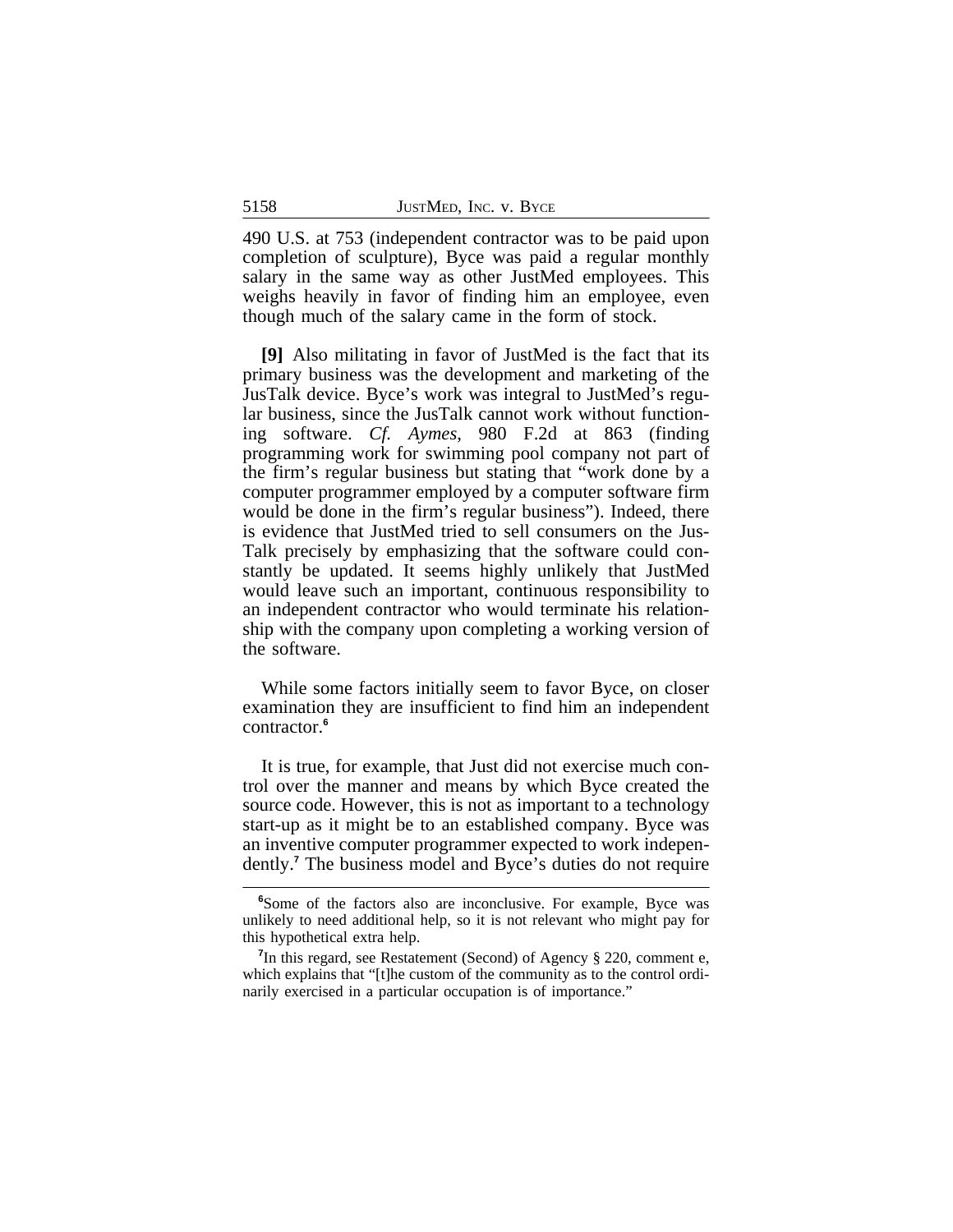JUSTMED, INC. V. BYCE 5159

that the project be completed in a particular manner or that Just continuously oversee Byce's work, so long as JustMed eventually found itself with a marketable product. Moreover, Just did have some input into Byce's work on the software, even if it was given by e-mail and phone. *Cf. id.* at 862 (input from client regarding computer program's functions "weighs heavily in favor of finding [programmer] . . . an employee"); *but see CCNV*, 490 U.S. at 572 ("[T]he extent of control the hiring party exercises over the details of the product is not dispositive.").

The nature of the business and the work similarly means that Byce's ability to set his own hours and the fact that he worked from home are not particularly relevant. As a programmer, Byce could, in essence, ply his craft at any time and from any place without significant impairment to its quality or his ability to meet JustMed's needs. So although physical separation between the hiring party and the worker is often relevant to determining employment status, it is less germane in light of the kind of work Byce was doing. Of course, computer programming is a skilled profession, which weighs in favor of finding Byce not an employee, but given the other factors and the fact that JustMed's regular business requires it to employ programmers, we find this far from conclusive.

**[10]** Byce's strongest argument turns on JustMed's failure to pay benefits and fill out the appropriate employment forms, and JustMed's tax treatment of Byce. Some courts have relied heavily on these factors as "highly probative of the true nature of the employment relationship." *See Aymes*, 980 F.2d at 861, 863-64 ("[E]very case since [*CCNV*] that has applied the test has found the hired party to be an independent contractor where the hiring party failed to extend benefits or pay social security taxes."); *see also Kirk v. Harter*, 188 F.3d 1005, 1009 (8th Cir. 1999) (agreeing with *Aymes* that employee benefits and tax treatment are especially significant to determination of employee status). There is a danger, however, in relying on them too heavily, because they do not bear directly on the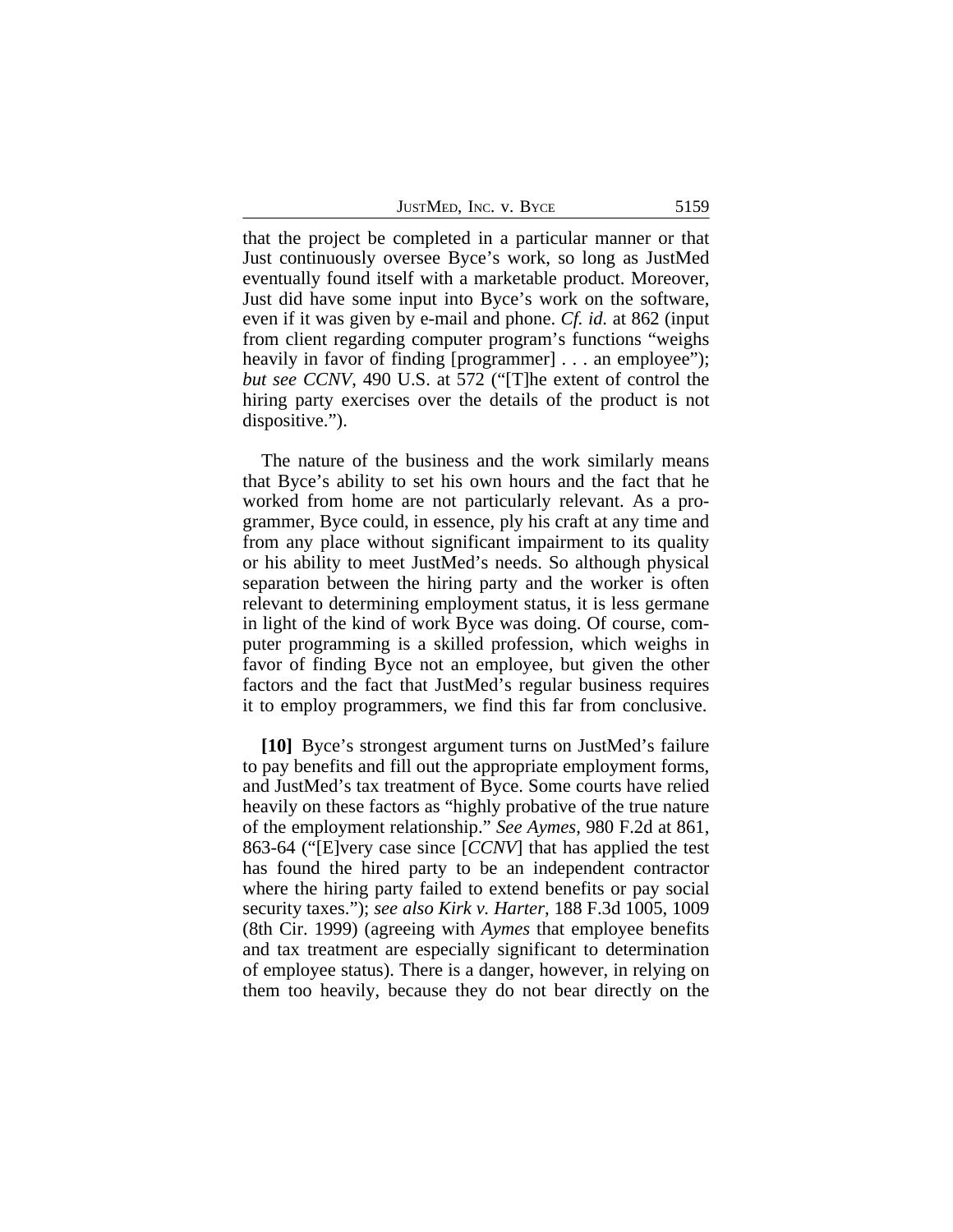substance of the employment relationship—the right to control. In this case, the factors do not decisively favor Byce, especially when one considers JustMed's business model.

We note Byce did eventually fill out a W-4 form and have taxes withheld once he started receiving paychecks from Just-Med. The tax treatment here is therefore more ambiguous than in other copyright cases where courts have relied on the hiring party's treatment of the hired party as an independent contractor—for example, by not withholding taxes and by giving the hired party 1099 forms—and only later asserted that the individual was an employee. *See Aymes*, 980 F.2d at 859; *Kirk*, 188 F.3d at 1009. While an inherent unfairness exists in a company claiming a worker to be an independent contractor in one context but an employee in another, *see Aymes*, 980 F.2d at 859, that is not the case here.

**[11]** JustMed's treatment of Byce with regard to taxes, benefits, and employment forms is more likely attributable to the start-up nature of the business than to Byce's alleged status as an independent contractor. The indications are that other employees, for example Liebler, were treated similarly. Insofar as JustMed did not comply with federal and state employment or tax laws, we do not excuse its actions, but in this context the remedy for these failings lies not with denying the firm its intellectual property but with enforcing the relevant laws.

**[12]** As a small start-up company, JustMed conducted its business more informally than an established enterprise might. This fact can make it more difficult to decide whether a hired party is an employee or an independent contractor, but it should not make the company more susceptible to losing control over software integral to its product. Weighing the common law factors in light of the circumstances and Just-Med's business, we conclude that the district court did not err in holding that Byce was an employee and that the source code was a work made for hire.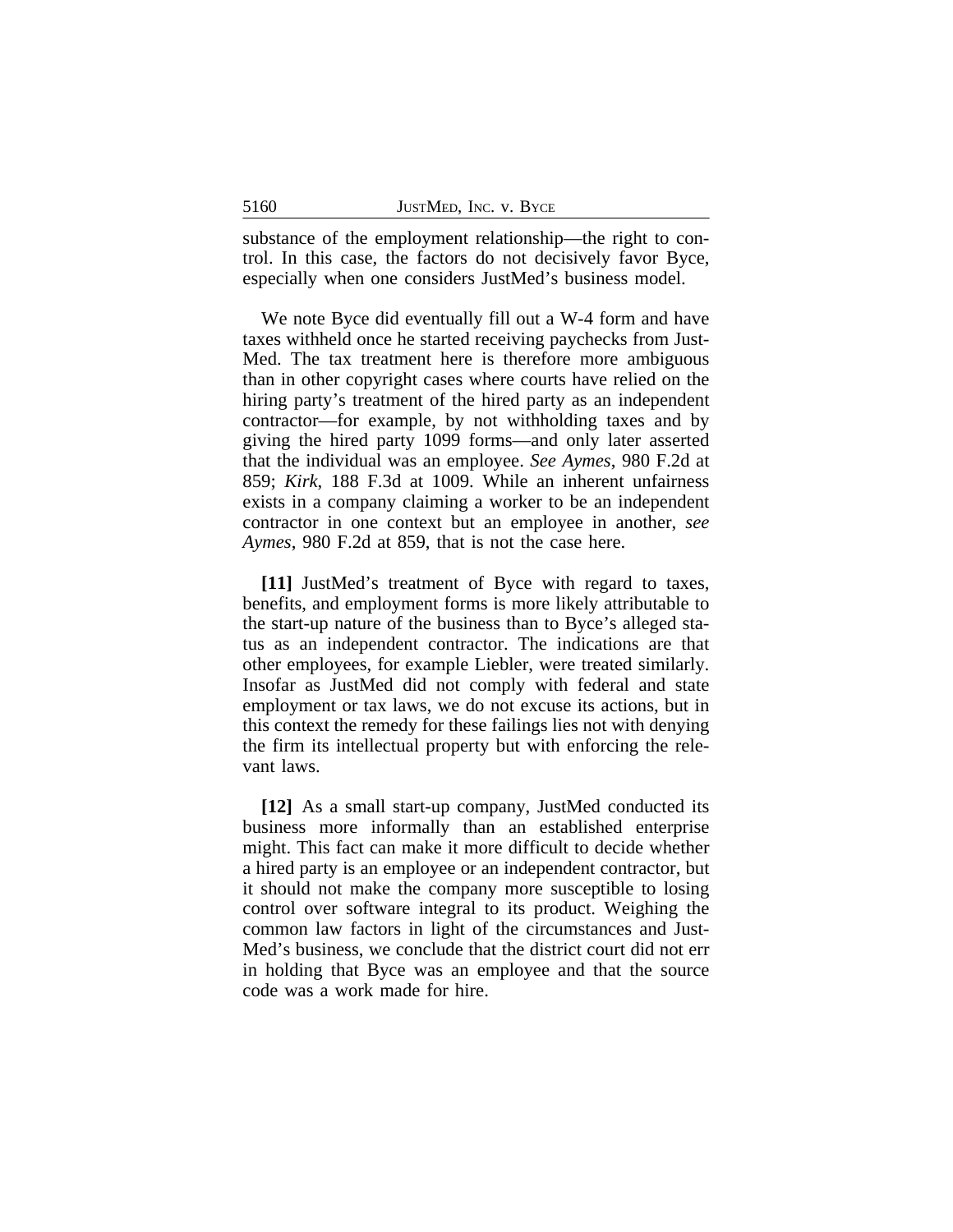#### **B**

**[13]** We next consider JustMed's misappropriation claim. Idaho has adopted a slightly modified version of the Uniform Trade Secrets Act (UTSA). *See* Idaho Code Ann. §§ 48-801 to -807. Significant for our purposes, Idaho explicitly includes a definition of "computer program" as a protectable trade secret. *See* UTSA (amended 1985) § 1, Action in Adopting Jurisdictions (Idaho), 14 U.L.A. 540 (2005); Idaho Code Ann. § 48-801(4), (5). The Idaho Trade Secrets Act (ITSA) provides for damages or injunctive relief if a plaintiff's trade secret is misappropriated by another. Idaho Code Ann. §§ 48- 802, 48-803. The Act defines misappropriation as:

(a) Acquisition of a trade secret of another by a person who knows or has reason to know that the trade secret was acquired by improper means; or

(b) Disclosure or use of a trade secret of another without express or implied consent by a person who:

(A) Used improper means to acquire knowledge of the trade secret; or

(B) At the time of disclosure or use, knew or had reason to know that his knowledge of the trade secret was:

(i) Derived from or through a person who had utilized improper means to acquire it;

(ii) Acquired under circumstances giving rise to a duty to maintain its secrecy or limit its use; or

(iii) Derived from or through a person who owed a duty to the person seeking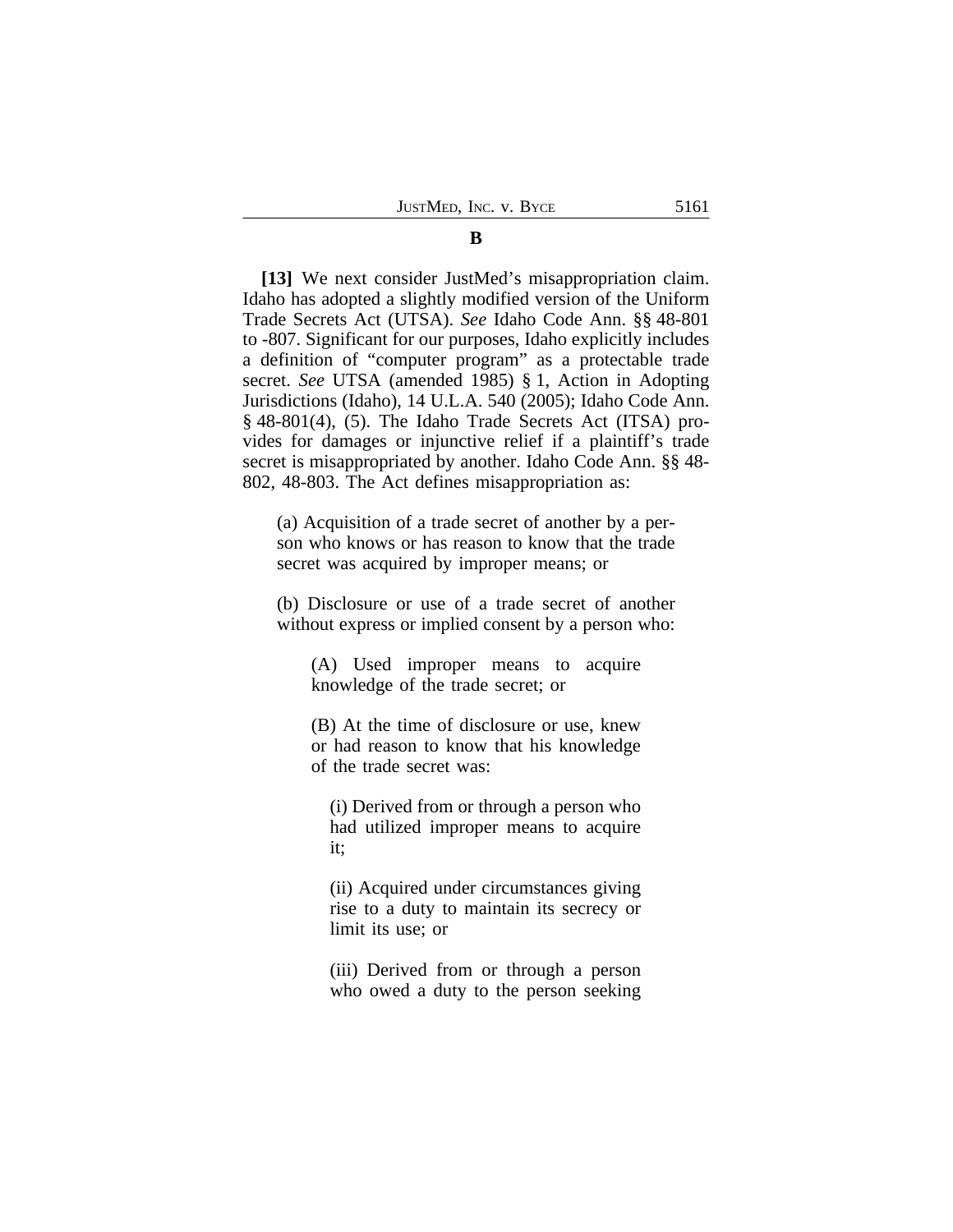relief to maintain its secrecy or limit its use; or

(C) Before a material change of his position, knew or had reason to know that it was a trade secret and that knowledge of it had been acquired by accident or mistake.

*Id.* § 48-801(2).

The term "trade secret" "means information, including a formula, pattern, compilation, program, computer program, device, method, technique, or process" that "[d]erives independent economic value . . . from not being generally known to, and not being readily ascertainable by proper means by, other persons who can obtain economic value from its disclosure or use" and "[i]s the subject of efforts that are reasonable under the circumstances to maintain its secrecy." *Id.* § 48- 801(5). Improper means, in turn, "include theft, bribery, misrepresentation, breach or inducement of a breach of a duty to maintain secrecy, or espionage through electronic or other means." *Id.* § 48-801(1).

**[14]** It is undisputed that the source code, as a whole, is a trade secret. The district court found Byce liable for misappropriation, although under which definition of misappropriation it found liability is unclear. We first examine Byce's acquisition of the source code.

**[15]** We find that Byce did not "acquire" the source code through improper means because he already had possession of it as an employee.**<sup>8</sup>** Acquire means "to come into possession,

<sup>&</sup>lt;sup>8</sup>Byce did act improperly when he changed the copyright notice on the code to reflect his ownership rather than JustMed's, deleted all other copies of the code, and failed to turn over a complete copy of the code when required to do so. However, these actions amounted to improper retention, not improper acquisition. For the same reason, Byce did not breach his duty of confidentiality in acquiring the source code.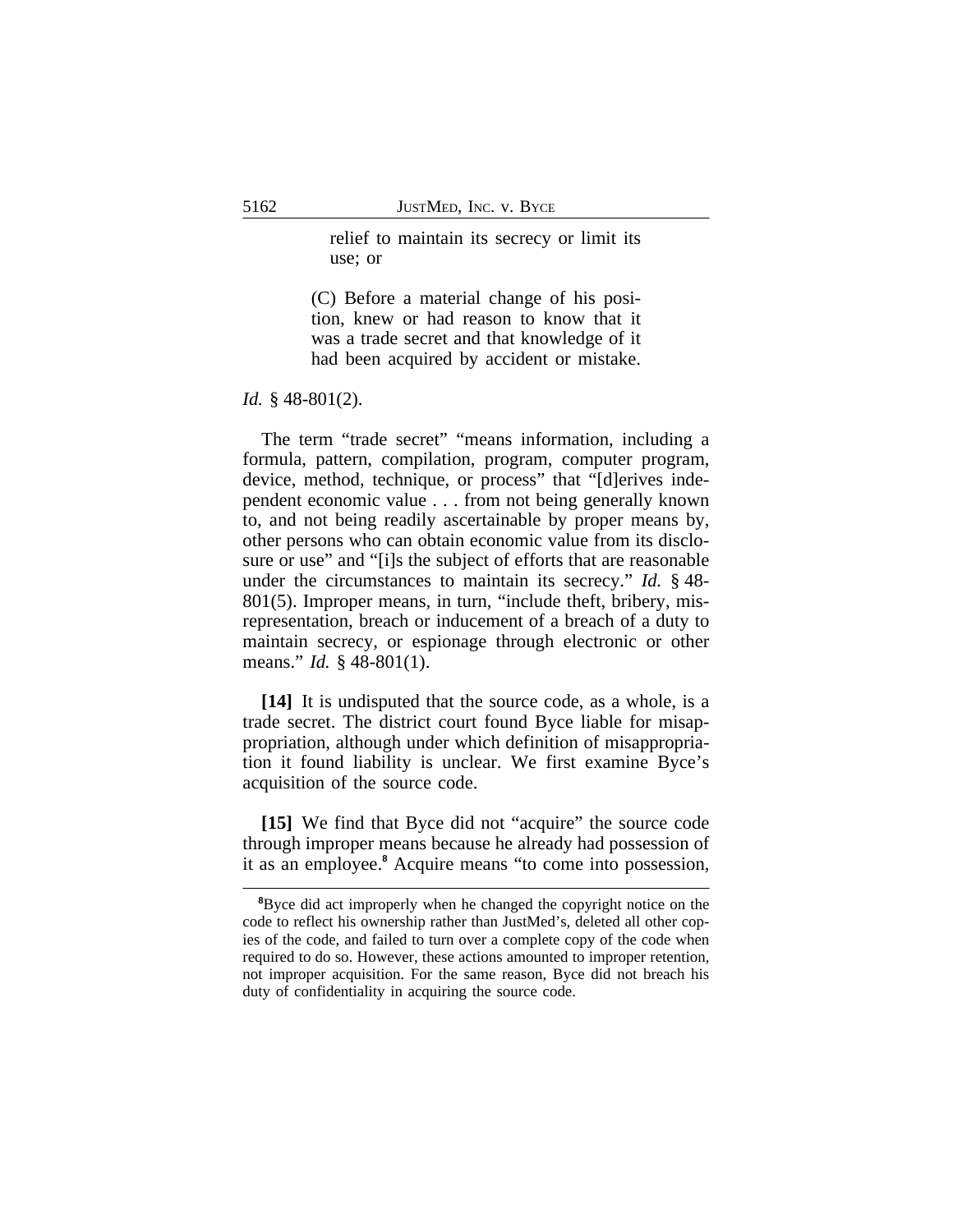| JUSTMED, INC. V. BYCE |  | 5163 |
|-----------------------|--|------|
|-----------------------|--|------|

control, or power of disposal of." Webster's Third New Int'l Dictionary 18 (3d ed. 1993). Byce already had possession of the source code through his work for JustMed. Indeed, he created much of it. In that capacity, however, he did acquire it "under circumstances giving rise to a duty to maintain its secrecy or limit its use." Idaho Code Ann. § 48- $801(2)(b)(B)(ii)$ . Thus, if Byce used or disclosed the trade secret, he is liable for misappropriation. *Id.* § 48-801(2)(b).

**[16]** Although Byce disclosed a portion of the source code to the Copyright Office, the district court did not decide whether this portion of the code alone had the necessary economic value to be a trade secret. Moreover, disclosure of a portion of the source code to the Copyright Office, in itself, is not necessarily inconsistent with maintaining the secrecy and value of the trade secret. *See Compuware Corp. v. Serena Software Int'l, Inc.*, 77 F. Supp. 2d 816, 821-22, 823 n.18, 825 n.24 (E.D. Mich. 1999) (holding that computer software maintained status as protected trade secret, under Michigan law, even after a copy was deposited with Copyright Office in connection with a copyright application). Not only did Byce submit only a portion of the code, but also "[i]t is the general policy of the Copyright Office to deny direct public access to in-process files and to any work (or other) areas where they are kept" and thereafter the office releases reproductions of works under limited circumstances only. *See* 37 C.F.R. § 201.2. Thus, the district court's findings on disclosure are insufficient to hold Byce liable for misappropriation under a disclosure theory.

**[17]** Beyond the disclosure of several pages to the Copyright Office, JustMed has not alleged that Byce otherwise disclosed the code. Therefore, we examine Byce's "use" of the source code as an independent basis of liability. Restatement (Third) of Unfair Competition § 40 (1995) (Appropriation of Trade Secrets) discusses the scope of use:

There are no technical limitations on the nature of the conduct that constitutes "use" of a trade secret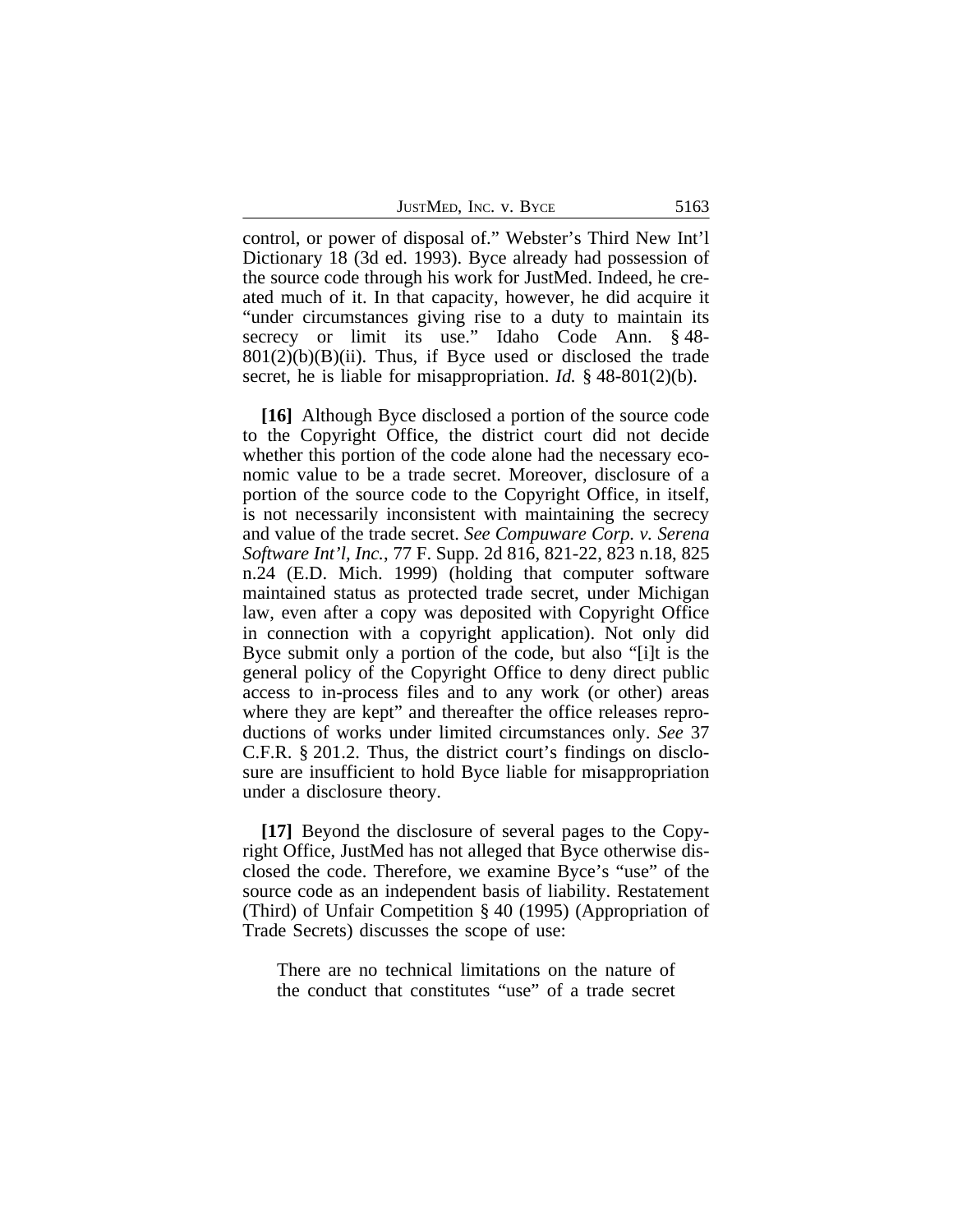for purposes of the rules stated in Subsection (b). As a general matter, any exploitation of the trade secret that is likely to result in injury to the trade secret owner or enrichment to the defendant is a "use" under this Section. Thus, marketing goods that embody the trade secret, employing the trade secret in manufacturing or production, relying on the trade secret to assist or accelerate research or development, or soliciting customers through the use of information that is a trade secret all constitute "use."

Restatement (Third) of Unfair Competition § 40, cmt. c (1995) (citation omitted). The term "use" in the context of misappropriation of a trade secret generally contemplates some type of use that reduces the value of the trade secret to the trade secret owner. *See* 1 Trade Secrets Law § 3:20 ("The primary interest of the plaintiff in trade secret cases is the preservation of the exclusive rights to, and the continued secrecy of, the appropriated information . . . . In some cases, such as where the trade secret has not been disclosed or used, an injunction may be the only appropriate remedy."); *see also Omnitech Int'l, Inc. v. Clorox Co.*, 11 F.3d 1316, 1325 (5th Cir. 1994) (the purpose of the trade secrets statute is to prevent someone from profiting from another's trade secret, thus acquiring a free competitive advantage); *Univ. Computing Co. v. Lykes-Youngstown Corp.*, 504 F.2d 518, 539 (5th Cir. 1974) ("The defendant must have actually put the trade secret to some commercial use. The law governing protection of trade secrets essentially is designed to regulate unfair business competition, and is not a substitute for criminal laws against theft or other civil remedies for conversion."). "[T]o sustain a trade secrets action under the 'use' prong of the statutory definition of 'misappropriation,' a plaintiff must necessarily demonstrate that the defendant received some sort of unfair trade advantage." *Omnitech Int'l, Inc.*, 11 F.3d at 1325 (interpreting Louisiana's misappropriation statute, which requires "disclosure or use of a trade secret of another without express or implied consent by a person who . . . at the time of *disclo-*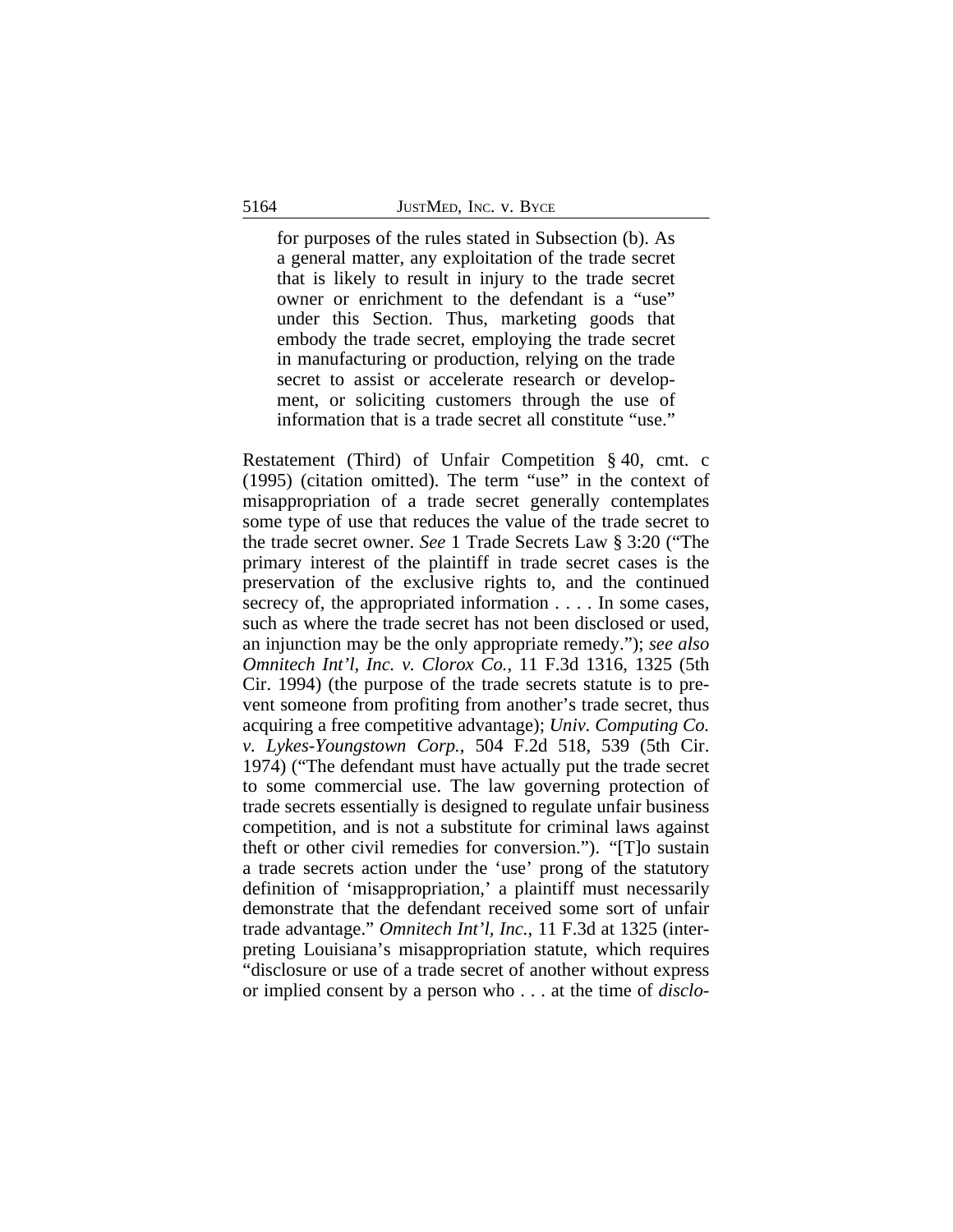| JUSTMED, INC. V. BYCE |  | 5165 |
|-----------------------|--|------|
|-----------------------|--|------|

*sure* or *use*, knew or had reason to know that his knowledge of the trade secret was . . . acquired under circumstances giving rise to a duty to maintain its secrecy or limit its use." (citing La. Rev. Stat. Ann. § 51:1431(2)(b)(ii)(bb))).

**[18]** Besides filing for a copyright and threatening to withhold the source code, Byce made no other "use" of the source code. Rather, Byce obtained leverage over negotiations with JustMed by deleting all copies of the source code from Just-Med's computers, giving Byce exclusive possession. While Byce threatened misappropriation, his actions did not rise to the level of misappropriation. Indeed, had Byce misappropriated the source code such that he diminished its value or secrecy, he would have lost his leverage over JustMed and also hurt his own bargaining position.

**[19]** That Byce did not use the source code is evident from the damages analysis. *See* Restatement (Third) of Unfair Competition § 40, cmt. c ("The nature of the unauthorized use, however, is relevant in determining appropriate relief."). In Idaho, typically, the court will "construe 'actual loss' to mean lost profits, lost customers, lost market share, and similar losses." *GME, Inc. v. Carter*, 917 P.2d 754, 756 (Idaho 1996). The district court awarded JustMed damages of \$41,250.00, which covered the salary for Just and Liebler for the three months they spent recreating the source code after Byce had deleted all versions of the source code from the JustMed computers. These damages, however, do not reflect damages from Byce's use, as opposed to his mere possession, of the source code. Byce returned the source code to JustMed after the court ordered him to do so. His possession of the source code for some period of time did not result in a loss of secrecy or a loss in value, which is evident from the fact that the court did not award damages for lost value or unjust enrichment. Thus, not only are damages not appropriate under Idaho law, but neither is a finding that Byce misappropriated the source code.